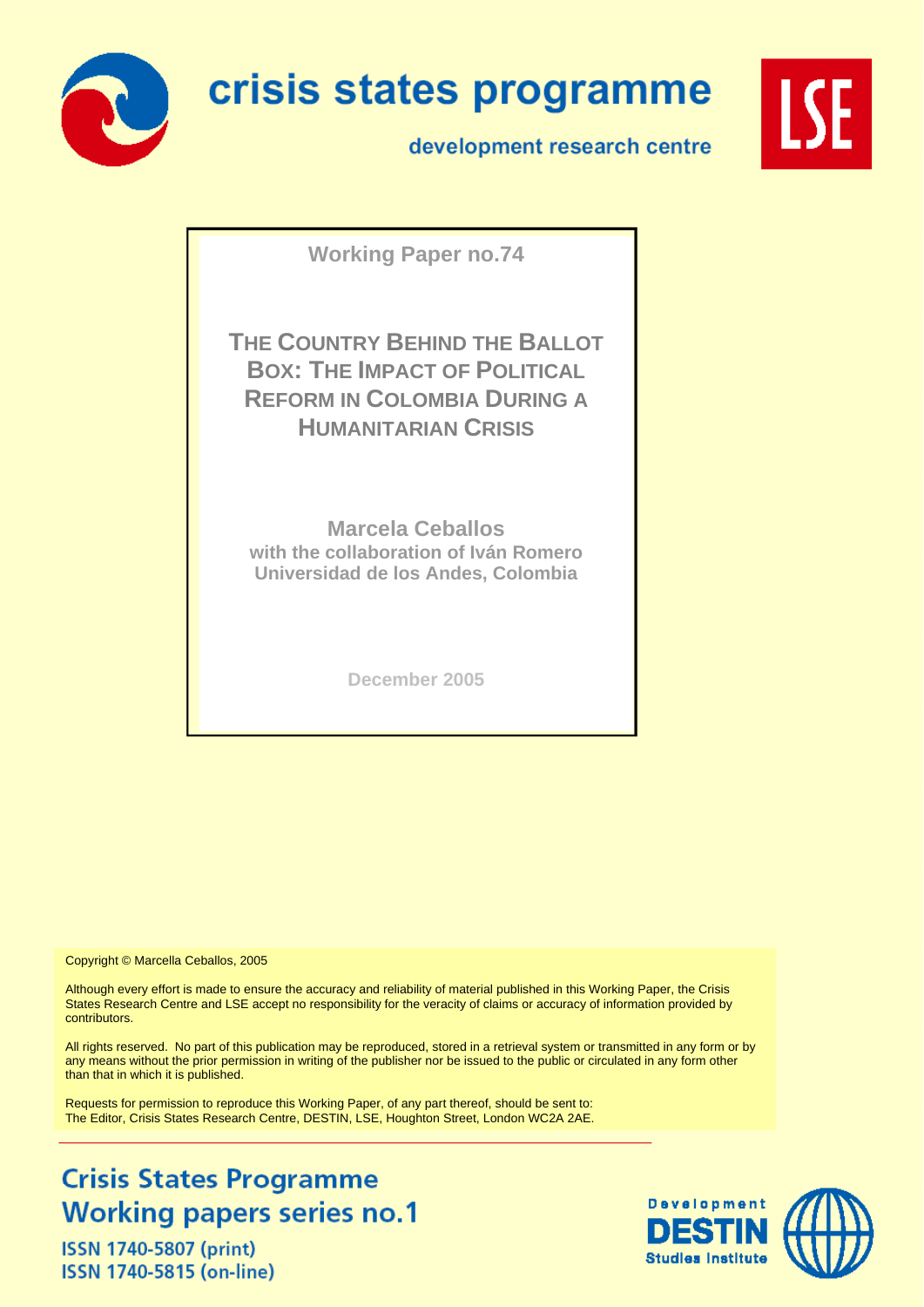# **Crisis States Research Centre**

# **The Country Behind the Ballot Box: The Impact of Political Reform in Colombia During a Humanitarian Crisis**

# Marcela Ceballos, with the collaboration of Iván Romero

This paper examines Colombian electoral behaviour variables from the 2003 mayoral and council elections (specifically voter participation and the effective number of political parties) to try to identify how they have changed since previous periods (1988-2000). The changes are examined within the political context of the last elections and the 2003 political reform,<sup>1</sup> the dynamics of the internal armed conflict, and the nationwide humanitarian crisis. We also qualitatively analyse the relationship between election results, the regional dynamics of the internal armed conflict, and the effects of the political reform, using first hand data from four municipalities: Barranquilla (Atlántico), Pasto (Nariño), Arauca (Arauca) and Barrancabermeja (Santander). $^2$  The effect of the armed conflict on electoral guarantees is also examined as it directly affects the scope of the political reform.

The paper is divided into four parts. The first deals with some of the conceptual difficulties for democracy in Colombia (the armed conflict and humanitarian crisis). The second analyses the 2003 local elections and examines general electoral tendencies following the changes introduced by the political reform. The third explores the results of the qualitative analysis; and finally we make our conclusions, which we hope will help future analyses of the current state of democracy in Colombia to go beyond just the electoral dimension.

## **The limitations of electoral democracy in the context of a humanitarian crisis3**

*Free and fair elections are necessary, but they are not enough. If we see elections as evidence that democracy exists, then we don't appreciate the real value of democracy.* 

(Mark Malloch, UNDP Administrator, 2002)

Although this paper deals with electoral behaviour at a specific time (the 2003 municipal elections), it is necessary to touch on the general challenges democratic regimes face during times of crisis. Any analysis of electoral behaviour in Colombian municipalities requires an approximation of the impact that the internal armed conflict and humanitarian crisis have had on the minimum conditions for democracy. Restrictions on the right to vote, political

<sup>&</sup>lt;sup>1</sup> The elections of 26 October 2003 were held using the new framework created by Legislative Act No. 01, 2003, the contents of which will be examined later.

<sup>2</sup> The qualitative information comes from *Descentralización, gobierno local, y violencia. La economía política del municipio colombiano* fieldwork carried out by the *Consultoria para los Derechos Humanos y el Desplazamiento* (CODHES), and financed by the Crisis States Research Centre, London School of Economics and Political Science (LSE). Approximately fifty people were interviewed from different social groups and sectors, including public functionaries and local government representatives.

<sup>&</sup>lt;sup>3</sup> Humanitarian crises are: "Phenomena where different types of human suffering come together that are linked to economic, social, demographic, environmental, military or political factors. These crises tend to arise where there is poverty, a fragile State, where food is scarce and where there has been a natural disaster or armed conflict that has caused a food shortage, illness, forced displacements within and outside the country, and a large scale mobilisation of international aid resources." (Escuela de Cultura de Paz, Universidad Autónoma de Barcelona, *Alerta 2003. Informe sobre conflictos, derechos humanos y construcción de paz*, Barcelona: Icaria Editorial, 2003, p.43).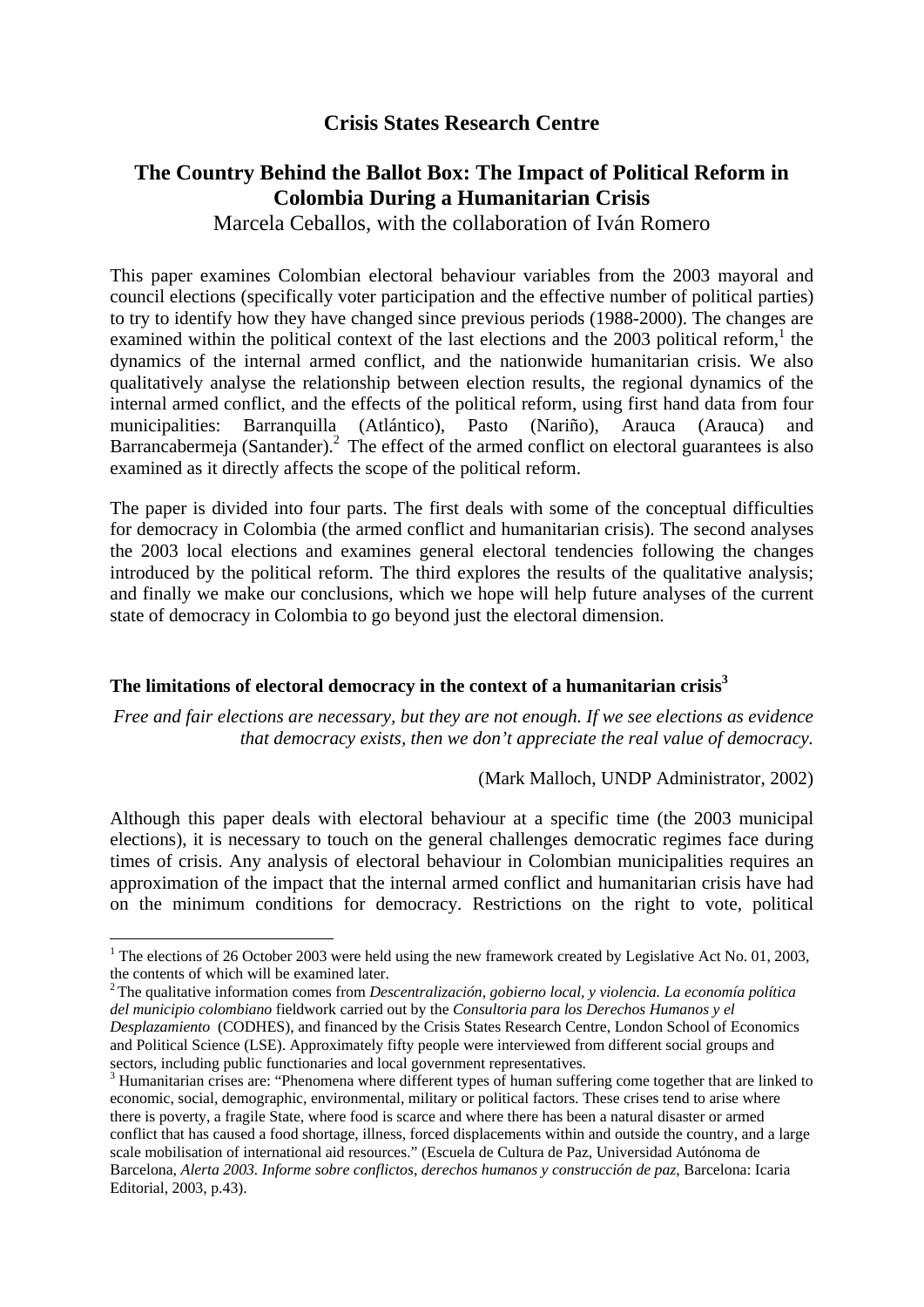competition, the right to opposition, freedom of expression and association, and access to pluralist information, are attacks on civil rights, the right to life, personal integrity and access to justice, amongst others. Furthermore, if someone is threatened and has to flee for his life, he cannot vote, or exercise his right to freedom of expression, without his rights being restricted. Being a citizen implies having one's human rights protected in civil, social and political situations. So to understand the democratic nature of the Colombian regime, one must go further than its electoral definition.

Minimalist analyses have stated that the following conditions are necessary, but not sufficient, for a political regime with democratic rules to exist: elected public authorities; clean, free elections; universal suffrage; the right to compete for political office; freedom of expression, association and access to information; respect for mandates that follow constitutionally established timeframes; a territory with a clearly defined *demos votante*; and a generalised belief that electoral processes and freedoms will be maintained indefinitely.<sup>4</sup>

Critics, however, highlight the danger of evaluating a regime's performance using only these factors, thus ignoring other fundamental aspects such as the State's institutional capacity to protect life and personal integrity, administer justice and impose the rule of law throughout the country, and guarantee that people's basic needs are met.<sup>5</sup> In contrast to minimalist definitions, from a rights point of view a regime is democratic when it generates the conditions necessary for people to live with dignity and freely decide where to live and what to do, as well as having the right to vote for a wide range of political options: "democracy needs a State that ensures the universality of its political, social and civil rights".<sup>6</sup>

Obstacles to democracy in Colombia are not linked to how often elections are held, but they are equally serious. The ongoing internal armed conflict and the effect of institutionalised bipartisan politics on the rise of new political movements are two of the most relevant aspects. Pizarro, for example, has highlighted the political restrictions of the bipartisan, exclusive political monopoly, the state of permanent exception and excessively centralised decision making.<sup>7</sup>

Recent statistical analyses have shown the negative effect of violence and the armed conflict on minimum democratic requirement indicators, such as participation and electoral competition. Hoyos and Ceballos' study of local elections in Colombia between 1988 and 2000 suggests that the armed conflict's regional dynamics and socio-political violence are negatively affecting the right to vote and be elected free from restrictions and external pressures. The study shows that the armed control of local politics frequently leads to direct voter coercion, and that the intensification of the conflict impedes regular participation via formal channels.<sup>8</sup>

<sup>4</sup> Robert Dahl, *Democracy and its Critics*, New Haven, Yale University Press, 1989; Robert Dahl, *Poliarquía, participación y oposición*, México: Rey, 1993 [1971]; Guillermo O'Donnell, *Democratic Theory and Comparative Politics*, Notre Dame, Indiana: The Hellen Kellog Institute for International Studies at University of Notre Dame, 1999.

<sup>5</sup> Programa de las Naciones Unidas para el Desarrollo (PNUD), *La democracia en América Latina. Hacía una democracia de ciudadanas y ciudadanos*, 2004, at http://www.pnud.org. 6

 $6$  PNUD (2004), p.28.

<sup>7</sup> Eduardo Pizarro, 'Democracia Restringida y desinstitucionalización política', in Pedro Medellín (ed.), *La Reforma del Estado en América Latina*, Bogotá: Fescol, 1989, p.308.

Marcela Ceballos & Diana Hoyos, 'Tendencias del comportamiento electoral y descentralización en los municipios de Colombia, 1988-2000', *Crisis States Working Papers*, 57, London: Crisis States Research Centre, London School of Economics, 2004, p.29.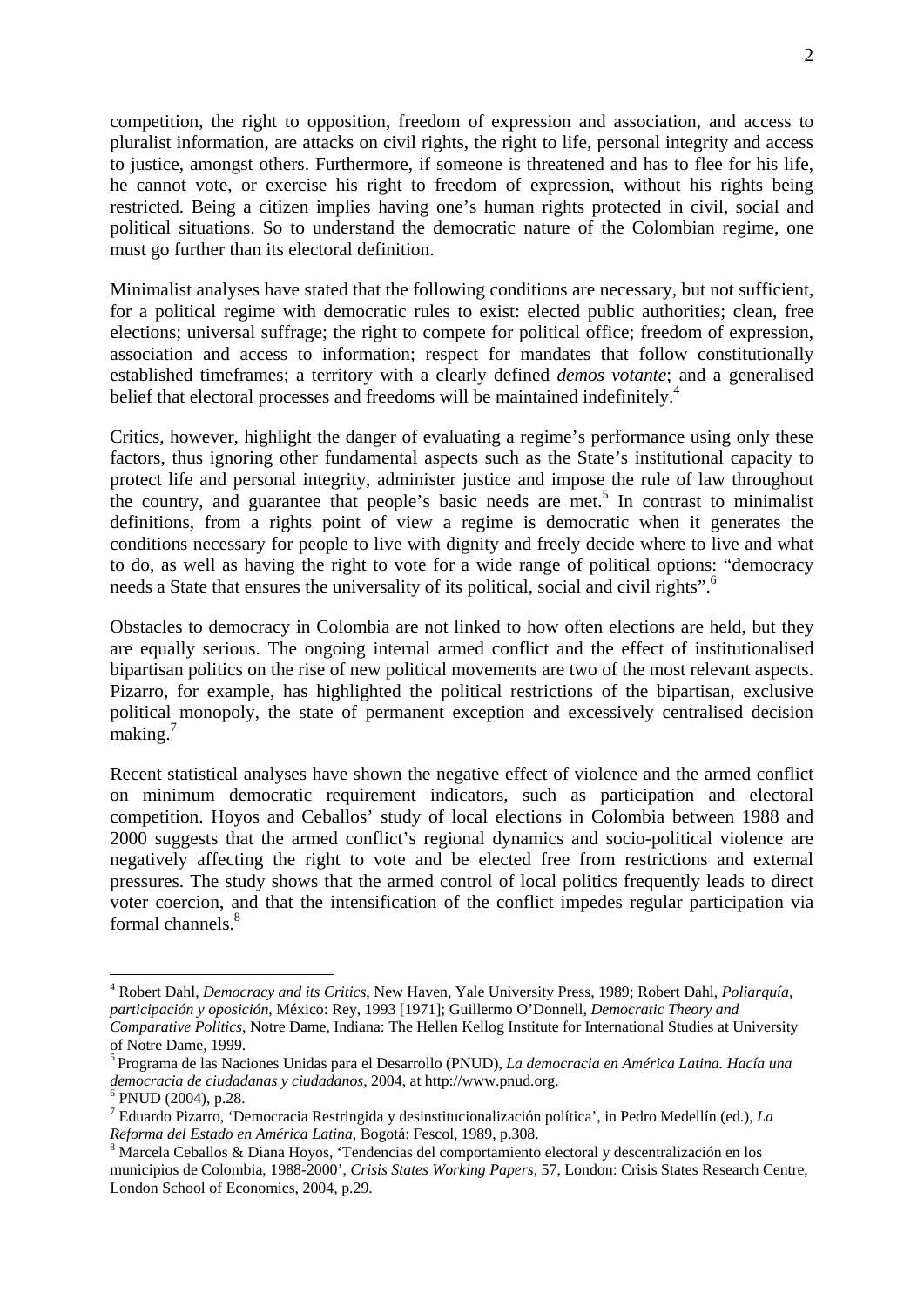Following similar lines, García and Hoskin found a positive relationship between guerrilla actions and voter abstention. These results are associated with the *Fuerzas Armadas Revolucionarias de Colombia* (FARC) political control mechanism, which is based on prohibiting voting in municipalities where it has a consolidated presence.<sup>9</sup>

The slow progress of democracy in Colombia is related to all these aspects, the effects of which are reflected in electoral participation, competition and representation, and are indicators of the political regime's legitimacy. A United Nations Development Programme (UNDP) study found that an electoral democracy index can be used to identify how much a state guarantees its citizens' constitutional rights, but indicated that it is insufficient when evaluating the other dimensions of a democratic regime – specifically those related to governmental activities, and civil and social rights.<sup>10</sup> The investigation found serious deficiencies in these areas in Latin American regimes.

As regards civilians, for example, important legislative achievements were registered, but they were accompanied by a low State capacity to guarantee these rights in practice. No increase in human rights abuses was reported, although these are now not committed by the State, but by external forces that the State has been unable to control. Finally, the results indicate that civilians are the principal losers in Latin American democracies, where poverty and inequality have not fallen for a decade.<sup>11</sup>

It can therefore be said that democracy in Colombia is flawed, not just because Colombia has not overcome the problems restricting full citizenship, but also due to the fact that the intensifying armed conflict has generated a humanitarian and human rights crisis that limits electoral guarantees. In many regions people cannot freely exercise their right to vote, and electoral competition is restricted. Although these limitations only affect 20 percent of the population directly, and only have concrete implications at a local-level, $^{12}$  the indirect effects of the political crisis had national ramifications in the October 2003 elections, which in turn affect the scope of the political reform.

## **The political context of the 2003 elections.**

By analysing the October 2003 mayoral, council, deputy and governor elections, we were able to identify the factors that directly influenced the results, and also explain, in part, changes in the local political map and political party composition. Three elements characterised the political context of the last local elections:

1. A radicalised political climate since the 2002 presidential elections, in which "a radical proposal won; not because society had become polarised, but because it had moved towards one extreme of the political spectrum on the back of a set of

<sup>9</sup> Gary Hoskin & Miguel García, 'Participación política y guerra en Colombia. Un análisis de las elecciones de 2002', in Gary Hoskin *et al.* (eds), *Colombia 2002. Elecciones, comportamiento electoral y democracia*, Bogotá: Universidad de los Andes, 2003pp.223-262.

<sup>&</sup>lt;sup>10</sup> PNUD (2004). The UNDP electoral democracy index has three components: participation, competition and representation. These are measured by four sub-components: the right to vote, clean elections, fair elections and elected public officials. The civilian index is composed of equality and protection against discrimination; the right to life, physical integrity and security; the administration of justice; press freedom; and access to information. It also includes basic needs and social integration.

 $11$  PNUD (2004), p.24.

<sup>&</sup>lt;sup>12</sup> According to Colombian Federation of Municipalities data on electoral competition restrictions, the right to vote, and the exercise of government in 200 of Colombia's 1,300 municipalities.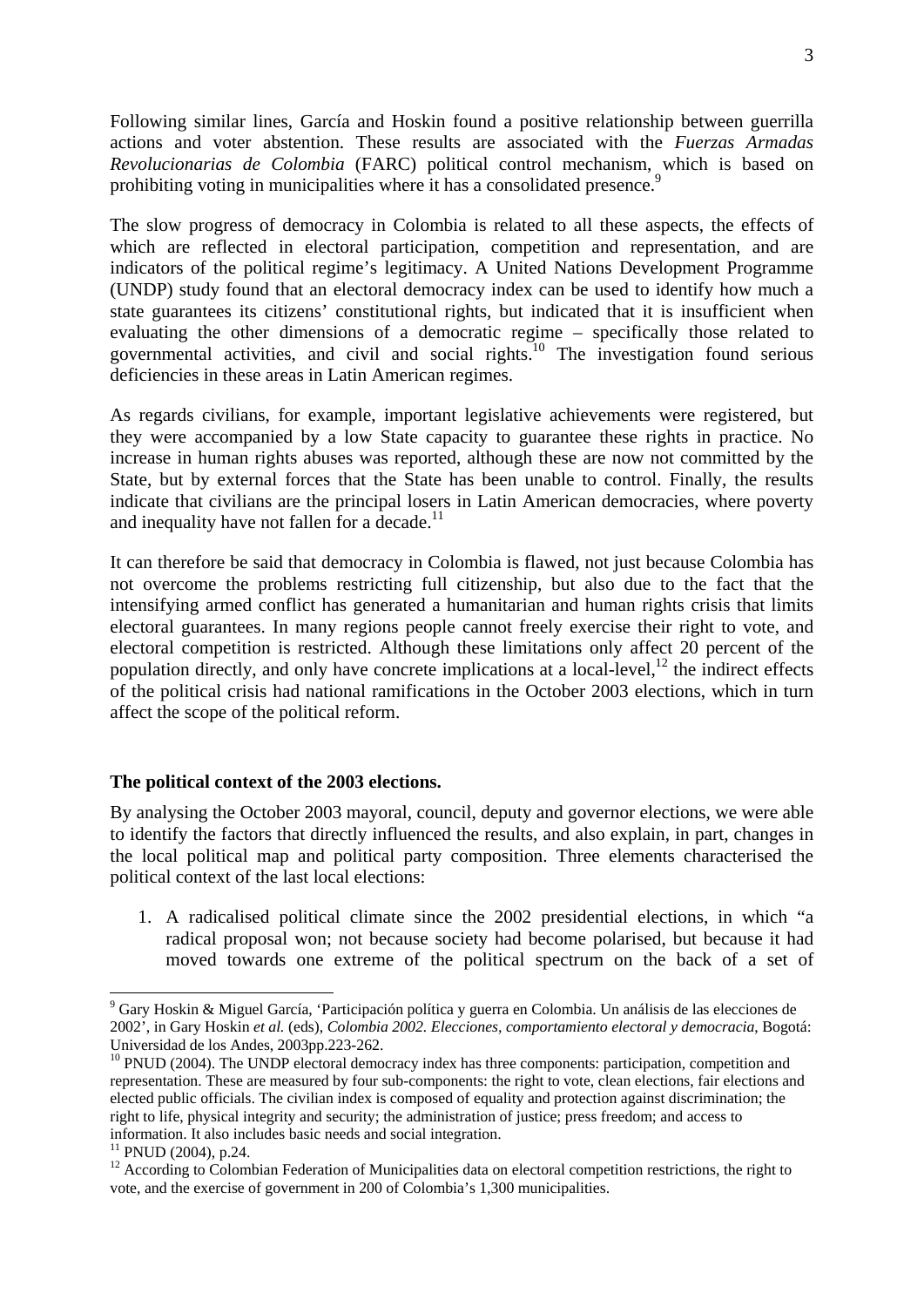heterogeneous hopes and expectations".<sup>13</sup> In other words, the country as a whole had moved to the political right.

This radicalisation later spread to other elections. One was the 2003 referendum, which was designed to ratify president Uribe's proposals. The referendum began as a consultation on political reform, but became a plebiscite on the presidency; and many of the proposals included in the referendum had, in fact, already been approved by congress.<sup>14</sup> This initiative affected the local elections – the referendum was held the day before the mayoral, council and departmental governor elections – and imposed a new set of electoral dynamics. Supporting the referendum became the cornerstone of some campaigns, which played on the possibility of winning more votes in areas where the electorate had also supported the referendum. This, in turn, meant that the local elections focussed on central government proposals.

Nevertheless, just six million people voted in the referendum – half the number who voted in the local elections. This was probably due to electoral saturation; numerous points were needed in the referendum to include all the essential political reforms. In the end there was minority support for the referendum and only a minimal number of the reforms were approved.15 The open opposition of some political parties and movements, as well as the central government's intolerant reactions, generated a climate of political polarisation that was transferred to the regions.<sup>16</sup> In summary, amidst uncertainty about the results of the referendum, the local electorate experienced the same climate of radicalisation that characterised the presidential elections.

2. The second element that affected guarantees and influenced the election results was the closing of political spaces and the consequent restriction of citizens' political rights. In regions and municipalities that were being disputed by guerrilla and paramilitary forces, or army and guerrilla forces, the closing of political spaces was the result of social control strategies applied by groups at the margin of the law, who use different forms of violence to achieve their ends. Threats and warnings directed at certain sectors of the population, or the inhabitants of certain regions, are a reflection of the polarised logic of war and a manifestation of the dispute for control, in which the right to neutrality in the midst of an armed conflict is ever more difficult to guarantee.<sup>17</sup>

The most recent phase of the armed conflict has been characterised by an expansion into new municipalities, and an intensification in regions with a historic guerrilla or paramilitary presence following the incursion of a second group hoping to win a military advantage. Armed groups in these regions recur to offensives during which they attack their adversaries, or the civilian regulations related to controlling resources, people and territories. Thus, disputed areas register armed attacks and other actions, such as guerrilla and paramilitary-led

<sup>&</sup>lt;sup>13</sup> Francisco Gutiérrez, 'La radicalización del voto en Colombia', in Hoskin et al. (2003), p.107.

<sup>&</sup>lt;sup>14</sup> Marco Romero, 'Elecciones, reforma política y garantías electorales', *Actualidad Colombiana*, 2004, at http://www.actualidadcolombiana.org.

<sup>&</sup>lt;sup>15</sup> According to the constitution, the minimum number of voters needed for a referendum to be validated is 25% of the total number of voters in the presidential elections. However, this figure was necessary for each of the referendum's fifteen points. Just one of the points, in ten of Colombia's 32 departments as well as the capital, was validated.

<sup>16</sup> The president called the result "unpatriotic". See 'Uribe perdió el referendo', *Diario El Clarín* (Buenos Aires), 30 October 2003.

 $17$  This is due to the logic of the war in Colombia: rural zones are occupied by guerrilla forces and urban areas by paramilitary forces and the army. The civilian population is considered to be the adversary's social support base, and becomes a military objective.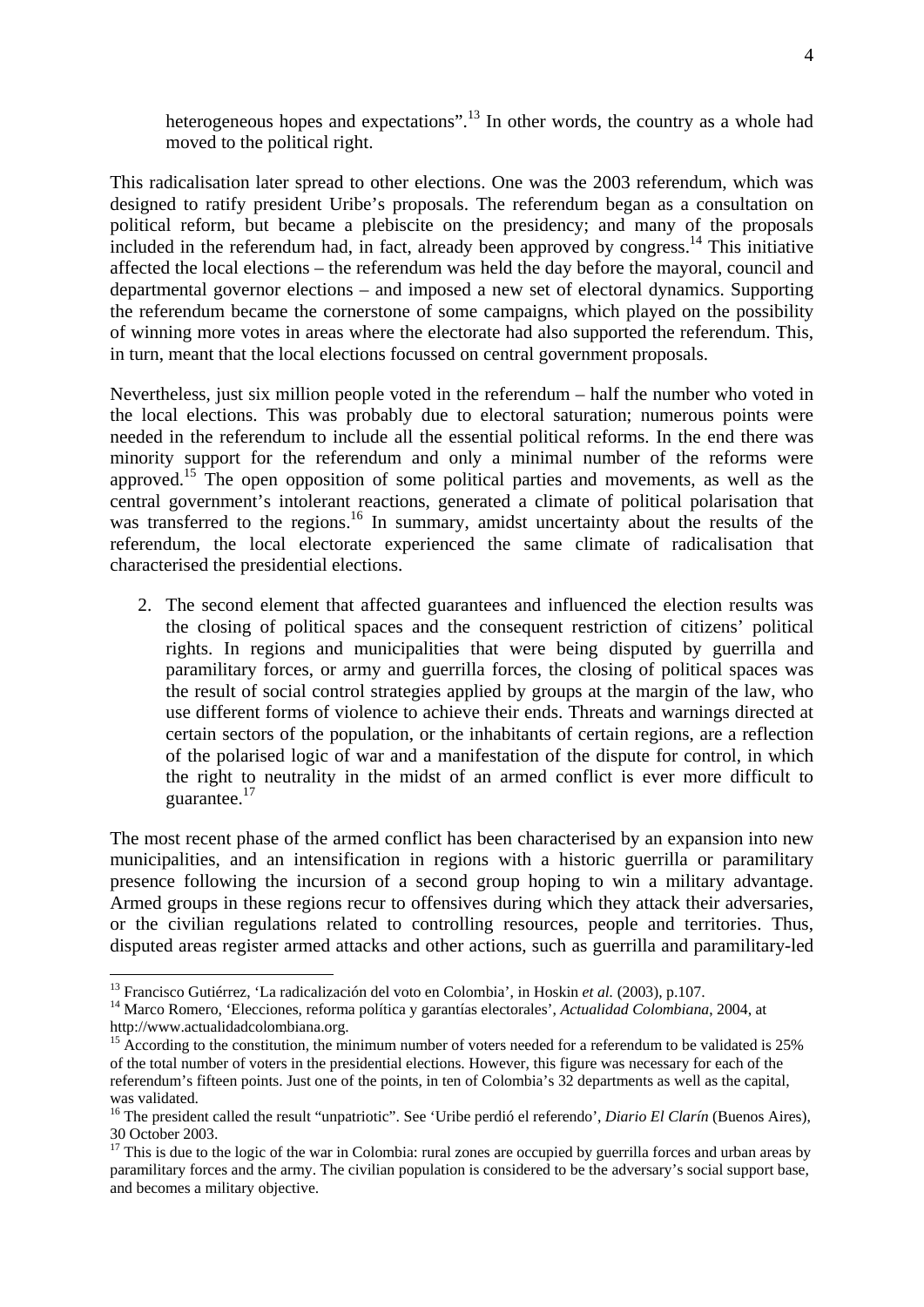blockades, and restrictions on free movement, the entry and exit of foodstuffs, medicine, information and humanitarian aid, $^{18}$  in addition to armed strikes, illegal roadblocks, and the charging of protection money.<sup>19</sup>

In essence, the way in which the armed groups intervene in social, political and economic activities has created adverse conditions for political participation. In a context of restricted fundamental human rights, individual rights are also restricted, which, in turn, has an effect on politics. In addition to the difficulties associated with voting in regions where the armed conflict is most intense, or where people's rights are affected by different forms of confinement, voters and candidates received direct threats in 2003.

Following Alvaro Uribe's campaign, in which he ratified his intention to confront the guerrilla via an armed struggle, the FARC stated that mayors, councillors, governors and public functionaries in general were now military objectives – the idea being to destabilise democratic security and public order. In the 2003 elections this included the express order not to vote in areas where the FARC had a historic presence. During the pre-election period the group prevented candidates from campaigning in certain areas and candidates were also threatened and intimidated.

The paramilitary *Autodefensas Unidas de Colombia* (AUC), on the other hand, were not openly opposed to the elections, although certain candidates were vetoed and threatened in areas where the group had a consolidated presence. In various regions there were reports of paramilitary groups pressuring voters to ensure that certain candidates or parties received support, or to prevent anyone being elected whose campaign was considered to be in opposition to the AUC's political aims.

Some indicators reveal the closure of political spaces, an absence of local electoral guarantees and a radicalisation of the vote. Areas with just one candidate and where candidates resigned are an indication of conditions under which electoral competition is impossible and where the minimum conditions for democracy are being threatened. The Colombian Federation of Municipalities reported 22 instances where there was just one candidate (see Table 1), and 9 cases where there was no candidate – mostly in regions with a historic guerrilla presence.<sup>20</sup> In regions where the government and the AUC were involved in peace negotiations, such as the Department of Córdoba, 22 rural polling stations had to be transferred to urban areas due to public order problems (Tierra Alta, Montelíbano, Buenavista and Puerto Libertador).

Between 1998 and 2003, 64 mayors were assassinated, 181 candidates for governor, departmental assemblies, mayor and municipal council resigned, $2<sup>1</sup>$  and campaigns were restricted in 200 municipalities (about 20 percent of the total). This represents political pressure on governmental institutions and voters, and had a negative effect on politics and influenced election results. Additionally, 160 mayors were forced to govern in exile in 2003 following death threats, which limited the State's ability to guarantee municipal governments.

<sup>&</sup>lt;sup>18</sup> According to CODHES, 72 municipalities are affected by a total blockade. However almost all Colombian departments report some type of blockade. Regions such as Medio and Bajo Putumayo, the border between Caquetá and Putumayo, Norte de Santander, Arauca, Atrato and Bajo San Juan in Chocó are disputed zones.

<sup>&</sup>lt;sup>19</sup> These include caps on the amount of foodstuffs or resources.<br><sup>20</sup> Socotá, Boyacá – mayor and council; Cartagena del Chairá, Caquetá – council; La Salina and Sácama, Casanare – council and mayor; Santa Rosa, Cauca – mayor and council; Algeciras, Huila – council; Calamar and Miraflores, Guaviare – council; Carurú, Vaupés – mayor.

<sup>&</sup>lt;sup>21</sup> Not including the 22 candidates who resigned in Acarí, Norte de Santander, but whose resignation was not officially accepted.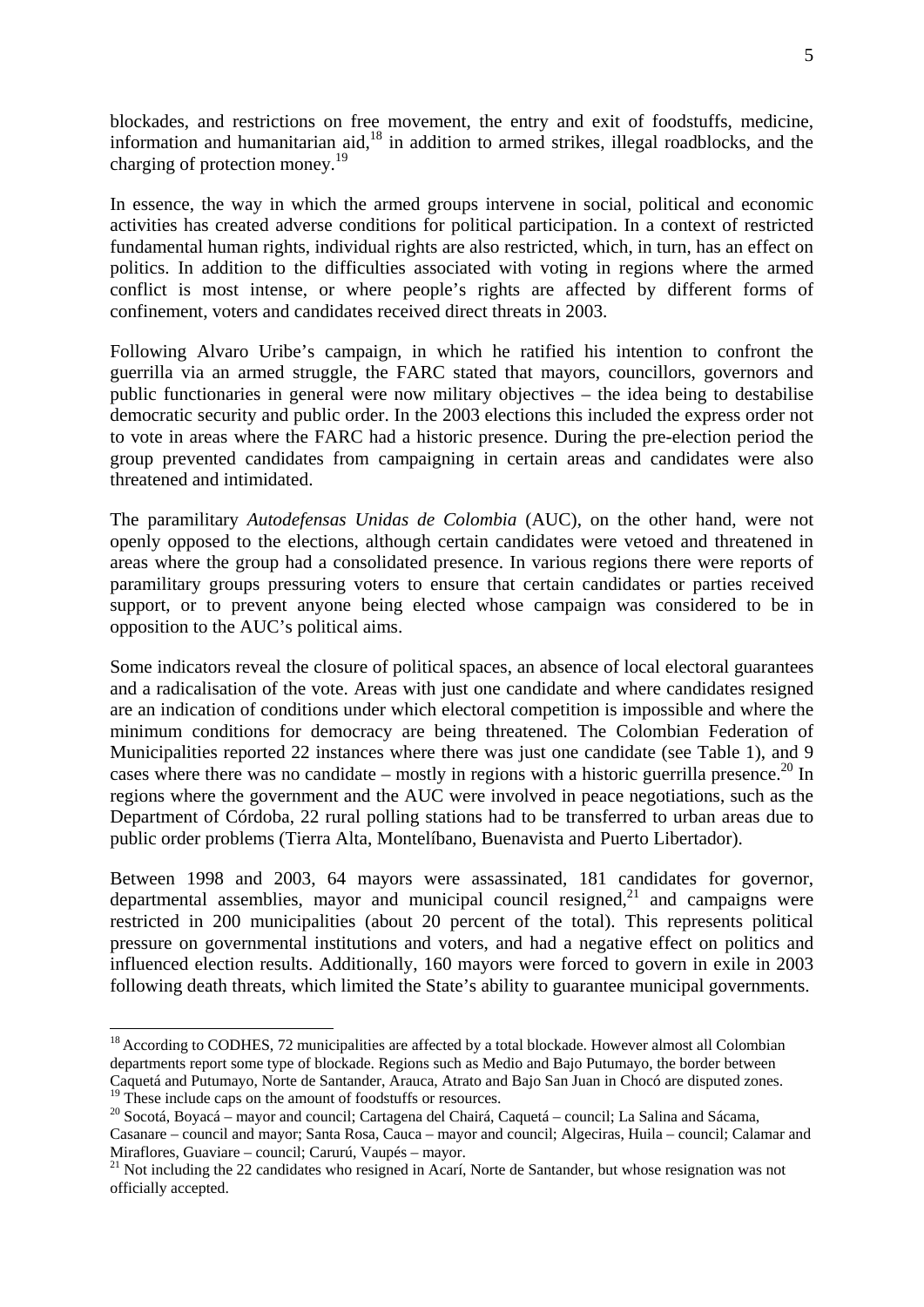Many departments where just one candidate ran for election have a consolidated paramilitary presence (Antioquia, Córdoba, Sucre, Meta, Guajira and parts of Cundinamarca), and others are in the midst of a dispute between paramilitaries and guerrillas (Chocó and Norte de Santander). In these regions, the group has tried to co-opt institutional representation and participation mechanisms to control local politics.

| <b>Department</b>  | <b>Municipality</b>     | <b>Electoral</b><br>Participation | <b>Party</b>                   |
|--------------------|-------------------------|-----------------------------------|--------------------------------|
|                    | Cocorna                 | 30.8%                             | Equipo Colombia                |
| Antioquia          | Tarso                   | 49.6%                             | Partido Liberal Colombiano     |
| Arauca             | Fortul                  | 17.3%                             | Partido Liberal Colombiano     |
|                    | Almeida                 | 65.6%                             | Polo Democrático Independiente |
|                    | Guacamayas              | 66.7%                             | <b>Movimiento Nacional</b>     |
| Boyaca             | Maripi                  | 53.5%                             | Partido Colombia Siempre       |
|                    | Paipa                   | 65.4%                             | Paritido Liberal Colombiano    |
| Cauca              | Jambalo                 | 60.9%                             | Alianza Social Indigena        |
|                    | San Sebastián           | 36.4%                             | Alianza Social Indigena        |
| Choco              | Certegui                | 70.1%                             | Partido Liberal Colombiano     |
|                    | Sipi                    | 61.5%                             | Partido Liberal Colombiano     |
| Córdoba            | San Andrés de Sotavento | 69.5%                             | Partido Liberal Colombiano     |
|                    | Valencia                | 61.1%                             | Movimiento Colombia Viva       |
|                    | Quebradanegra           | 62.8%                             | Movimiento Unionista           |
| Cundimarca         | San Bernardo            | 51.1%                             | Partido Conservador            |
|                    | Yacopi                  | 63.1%                             | Partido Nuevo Liberalismo      |
| Guajira            | Manaure                 | 39.5%                             | Partido Conservador            |
| Meta               | Mapiripa                | 22.8%                             | Partido Cambio Radical         |
| Norte de Santander | Chitaga                 | 62.2%                             | Partido Liberal Colombiano     |
|                    | Labateca                | 54.9%                             | Movimiento Apertura Liberal    |
| Santander          | Ocamonte                | 76.2%                             | Partido Liberal Colombiano     |
| Sucre              | San Onofre              | 48.2%                             | Partido Conservador            |

**Table 1: Municipalities with single candidates in 2003 local elections** 

Source: National Registrar

 $\overline{a}$ 

In regions with a guerrilla presence, mayors and public functionaries were selectively threatened and assassinated, and in Caquetá and Arauca there were large-scale resignations of all local representatives.<sup>22</sup> In consequence, these regions are experiencing political difficulties related to civil rights and electoral participation.

In addition to these dynamics of the armed conflict, some of president Uribe's democratic security strategies have also limited political representation in as much as they do not recognise the right to neutrality (especially strategies that encourage the civilian population to provide information about members of illegal groups, such as the informant network, the cooperation network, and other initiatives that involve direct contact with the internal conflict, such as the 's*oldados campesinos*' programme). Finally, the round-ups that are part of the

 $^{22}$  In 2002, all the municipal councillors in Puerto Rondón and Cravo Norte (Arauca) resigned following threats and public order problems. In 2003, all Arauca's mayors did the same. The government did not accept their resignations and militarised the department, without strengthening the State's civilian presence. The government even appointed a military mayor in Arauquita (Colonel (r) Hugo Manuel Benítez), a town where the guerrilla have been active for more than 20 years, and where death threats forced him to resign. In 2003, all Caqueta's mayors were threatened and, according to the Colombian Federation of Municipalities, none have been able to return from internal exile, where they governed between 2001-2004.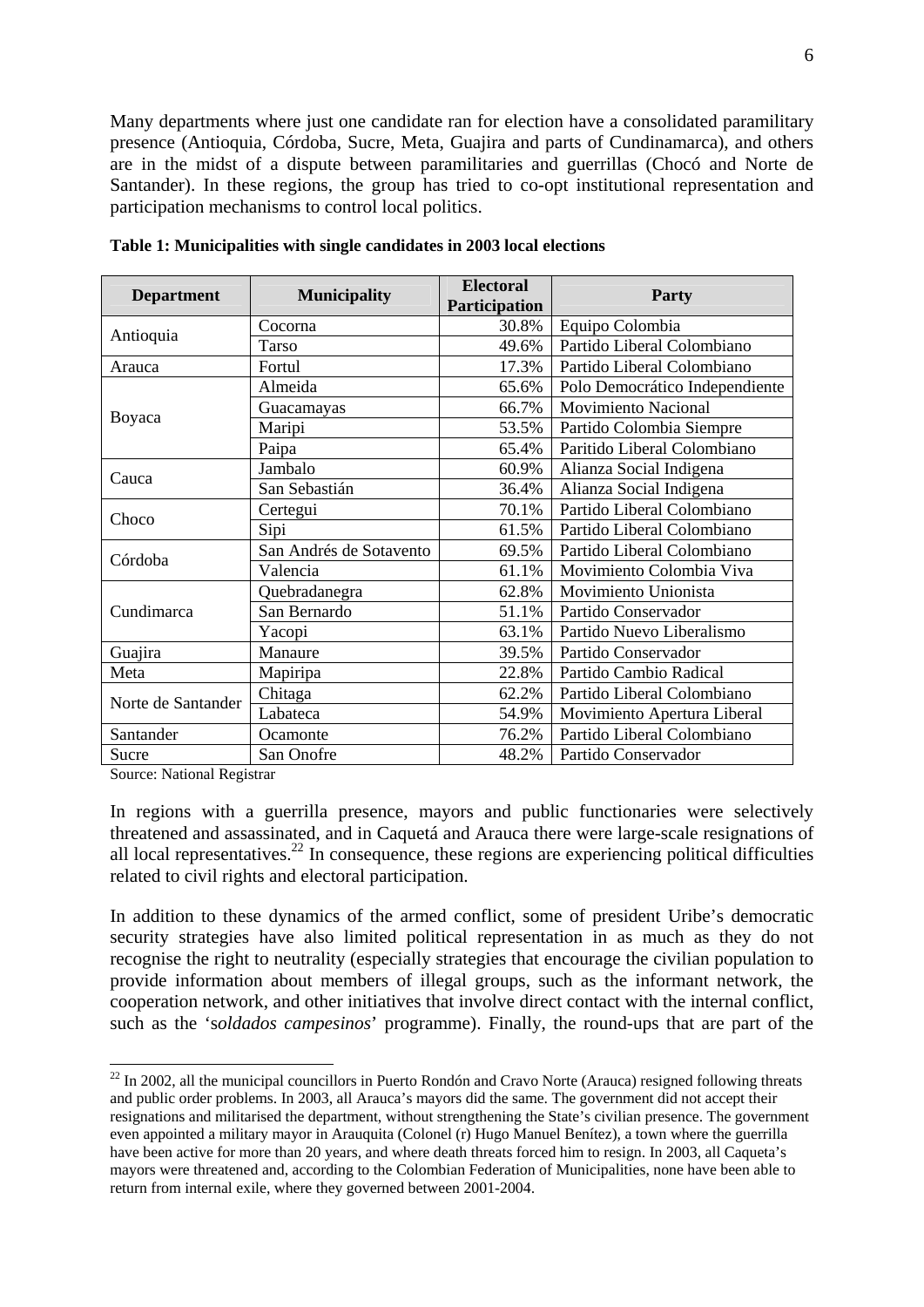fight against terrorism do not recognise due process and affect social leaders', candidates' and representatives' personal security: they have to go back home and deal with the stigma of having been suspected, even if all charges against them have been dropped.

The arbitrary detention of social leaders, union members and political candidates in some municipalities during the 2003 elections led to a worsened climate of radicalisation. In October 2003, in Arauca, for example, some of the principal candidates were detained just five days before the elections (Julián Reyes, *liberalismo*; Benjamín Sacadagui, exdepartmental assembly deputy and candidate; and the current mayor of Saravena who was in the middle of campaigning). They were later freed after proving their innocence.<sup>23</sup>

The closure of political spaces due to the climate of radicalisation and other dynamics of the internal armed conflict restricted local political participation and affected 20 percent of all Colombian municipalities in the October 2003 elections.<sup>24</sup> Elections have become a stage from which the irregular armed groups consolidate their political control. According to Marco Romero:

If the crisis affects the regional authorities like this, it is even worse for the general population whose democratic rights have been limited by violence. In general, humanitarian crisis indicators are correlated with electoral and political guarantees. People being displaced by violence and social leaders being threatened, displaced or assassinated constitute structural faults in the State's responsibility to defend civil rights and, in this case, political rights as well.<sup>25</sup>

3. The political reform approved by congress in Legislative Act 01, 2003, is the third factor that led to important changes in the political system. The modified electoral system and the 'law of parties' had been under debate in congress since 1998, but no agreement was reached by the non-traditional parties leading the debate. Finally, in 2003 a much wider set of reforms was approved.

The most important electoral reform was the new threshold for being elected to a public corporation. The political reform included new lists with an optional preferential vote, the formation of parliamentary benches organised by party or movement and the prohibition of double or multiple candidatures in public corporations. The reform established a threshold of 2 percent of total votes for the senate (close to  $240,000$  votes at  $2000$  levels),<sup>26</sup> and 50 percent of the current quotient system for the other public corporations.<sup>27</sup> These requirements were

<sup>&</sup>lt;sup>23</sup> CODHES interview, President of the Commission for Human Rights, Arauca, 21 & 26 August 2004. The number of arrests within the framework of the government's flagship democratic security policy are alarming: "The Minister of Defence reported that during the first year of the democratic security policy 125,778 people were arrested (334 per day)" (Corporación Colectivo de Abogados José Alvear Restrepo- Fundación Comité de Solidaridad con los Presos Políticos, '¿Cacería de brujas? Detenciones masivas y seguridad democrática', in *Reelección el embrujo continúa. Segundo año de gobierno de Álvaro Uribe Vélez*, Bogotá: Plataforma Colombiana - Derechos Humanos, Democracia y Desarrollo, 2004, pp.199-206). However, by November 2003, just 43% of those detained had been charged and the majority had been freed. Testimonies collected during fieldwork mention cases of people having been detained and freed up to six times in four months – a clear indication of irregularities in the way the security forces are applying the strategy.

<sup>&</sup>lt;sup>24</sup> Elections were not held in approximately eleven municipalities where, due to violence, there were no candidates.

 $25$  Romero (2004), p.23.

<sup>&</sup>lt;sup>26</sup> This element will come into force in the 2006 parliamentary elections.

<sup>&</sup>lt;sup>27</sup> The electoral quotient is the result of dividing the total number of valid votes for each public corporation by the total number of seats. This figure is still used to calculate the threshold, but not for assigning seats. This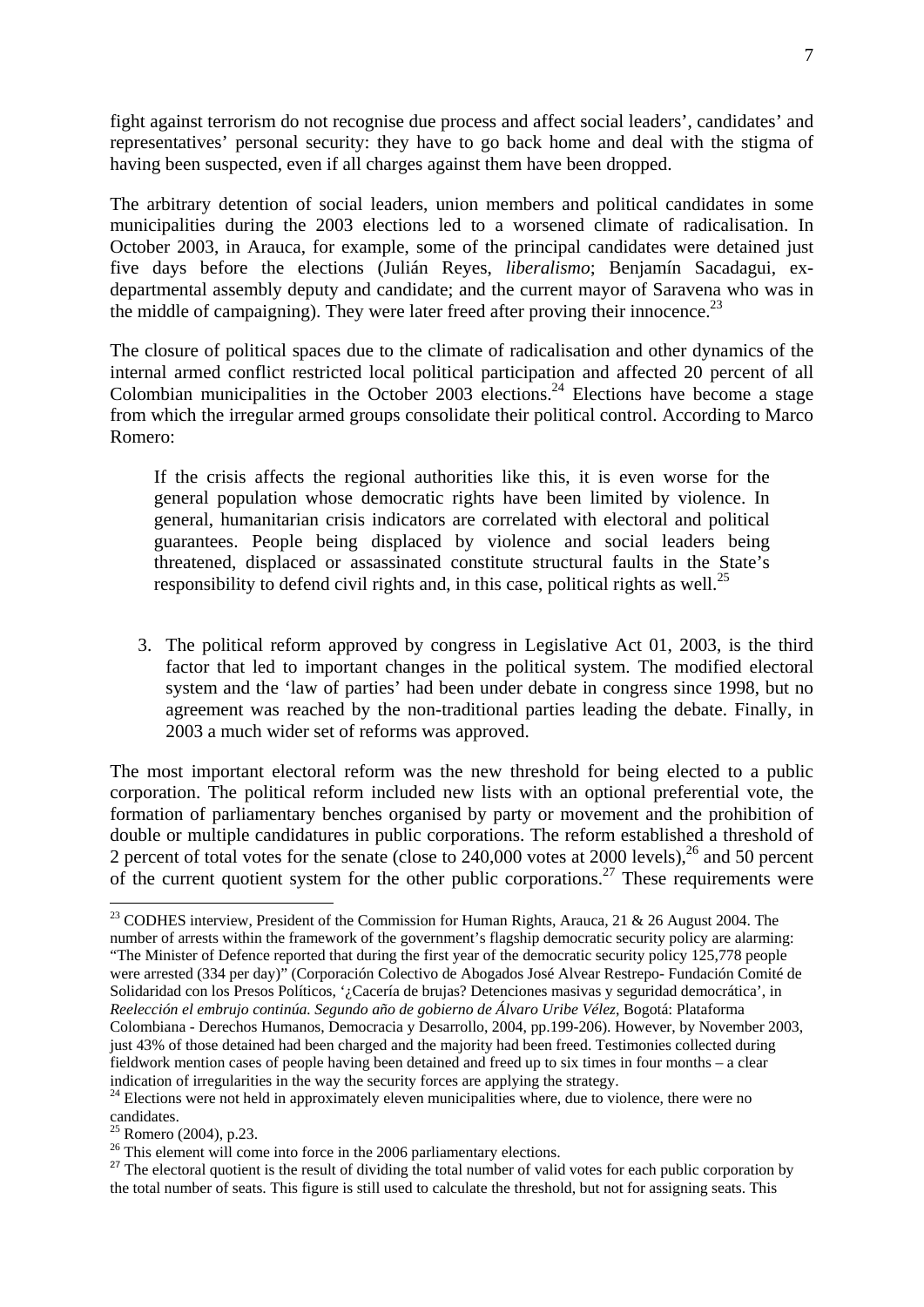designed to reduce the importance of small numbers of votes and eliminate electoral microbusinesses.

The reform included using the D'Hondt method to assign seats. In the past almost all seats in the corporations were won by residuals or fractions of the quotient. The new threshold means that lists that do not win at least one quotient will almost never win seats. The mechanism was designed to award seats to lists winning high numbers of votes, and to ensure that relatively new political movements, with significant support at mayoral level, could also win an equally significant proportion of seats.

The optional preferential vote allows parties to publish open or closed lists. The former require voters to choose the candidate who should be at the head of the list. Although this may encourage personality-based campaigns, when combined with the proportional figure, the preferential vote ensures some degree of institutionalisation and structure in the way political movements choose their candidates.

Critics of the reform highlight the fact that the 2 percent threshold for the senate favours national-level political parties with support in the big cities, whilst restricting new, local-level parties in smaller municipalities. Others point to the preferential vote's perverse effect of becoming an incentive for personality-based electoral micro-businesses, and of taking importance away from other means of institutionalising parties via formal procedures.

However, the preferential vote benefits the parties more than the candidates: the threshold and number of seats are linked to the total number of votes the list wins. In Bogotá, for example, the city council has 45 seats and the threshold is 19,300 votes. In the 2003 elections, María Margarita Zuleta won 17,253 votes, but her party (*Nuevo Partido*) did not reach the threshold and won no seats. Luis Eduardo Díaz's party, however, won a total of 49,597 votes and, thanks to the preferential vote, he won a seat on the city council with just 1,343 votes.<sup>28</sup>

The proportional figure, the threshold and the preferential vote were meant to stimulate political alliances and eliminate electoral micro-businesses. Furthermore, these mechanisms increased the probability that political movements would be more equally represented in the public corporations. As the number of movements falls, seats are distributed between fewer, larger parties. In essence, the reform encourages advances towards the democratisation and institutionalisation of political parties and guarantees more orderly political competition. However, some elements of the reform put local political movements at a disadvantage (due to the threshold for reaching the senate).

Critics of the reform have stated that the new formulae will encourage political alliances but not the institutionalisation of the system, thereby negatively affecting pluralism. The reform, however, does not refer to alliances, but to a total number of votes won by a "determined number of senators or representatives" that, if the threshold is reached, mean that "the new group can enjoy the constitutionally guaranteed benefits for parties and movements". This refers to financing for campaigns, which has been increased by 300 percent for 2006. This is a comparative advantage for the old political class that currently hold seats in the senate and house of representatives, clearly evidenced by the number of lists standing for municipal councils that did not reach the threshold.

 $\overline{a}$ 

decision is more historical than theoretical – it was taken following a majority vote by members of the public corporations (Romero, 2004, p.3).<br><sup>28</sup> Angélica Bernal, *Elecciones de 2003: El Referendo y Autoridades Locales*, Bogotá: Red Mujer y Participación

Política, 2004, at http://www.fescol.org.co/política-formas-genero-ompp-b-5.htm.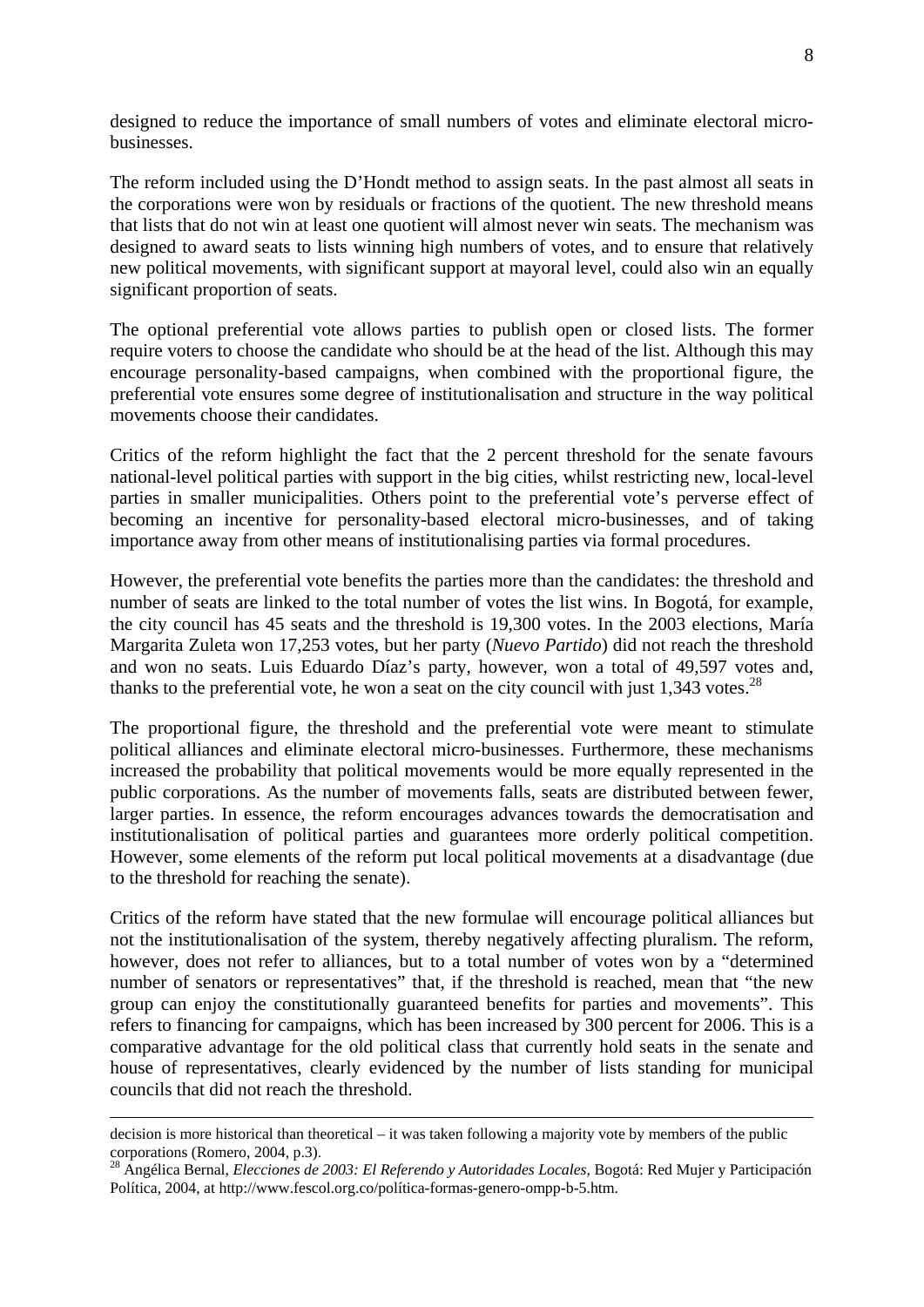#### **Electoral variables, 2003**

-

Electoral participation and the effective number of parties (ENP) were examined using the three factors described above. The effects of the political reform can be seen in the size and composition of the party system (measured using ENP) that should, in the medium-term, be restructured to favour larger political movements.

Although the reform was not designed to increase electoral participation, this variable is linked to changes in the party system, and has a tight relationship with the electoral ground rules in terms of the incentives or disincentives that make voters go to the polls or not. Electoral participation is an indicator of how the modifications introduced by the reform were perceived by the electorate. If voters are sceptical about the effect their votes will have on local politics, their perception may change following the reform's implementation (especially in terms of the reconfigured party system and its effect on the political classes). It is also important to mention that the reform's impact will be more clear in the 2006 Senate and House of Representatives elections – especially if new parties are restricted by the threshold.

Participation in mayoral and council elections did not vary significantly during the 1990s (see Figure 1).<sup>29</sup> In a large part of the country less than half of the eligible voters went to the polls. In 13 percent of all municipalities in 2003, participation was less than 50 percent. The same was true in 11 percent of all municipalities in 2000, and in the 1990s the figure was more than 25 percent – in more than a quarter of Colombia less than half those eligible to vote actually participated.



**Figure 1: Average national participation in mayoral elections, 1988-2003** Source: National Registrar, author's calculations

The slight increase in participation in 2000, when almost 60 percent voted, is still within historical parameters. A long-term examination is needed of the effect of single candidates and lists in concentrating voting, and whether these represent an incentive to voters. It is probable that sceptical voters will go to the polls if these regulations stimulate programmebased campaigning.

<sup>&</sup>lt;sup>29</sup> Electoral participation is calculated here by dividing the number of people eligible to vote by the number of valid votes cast.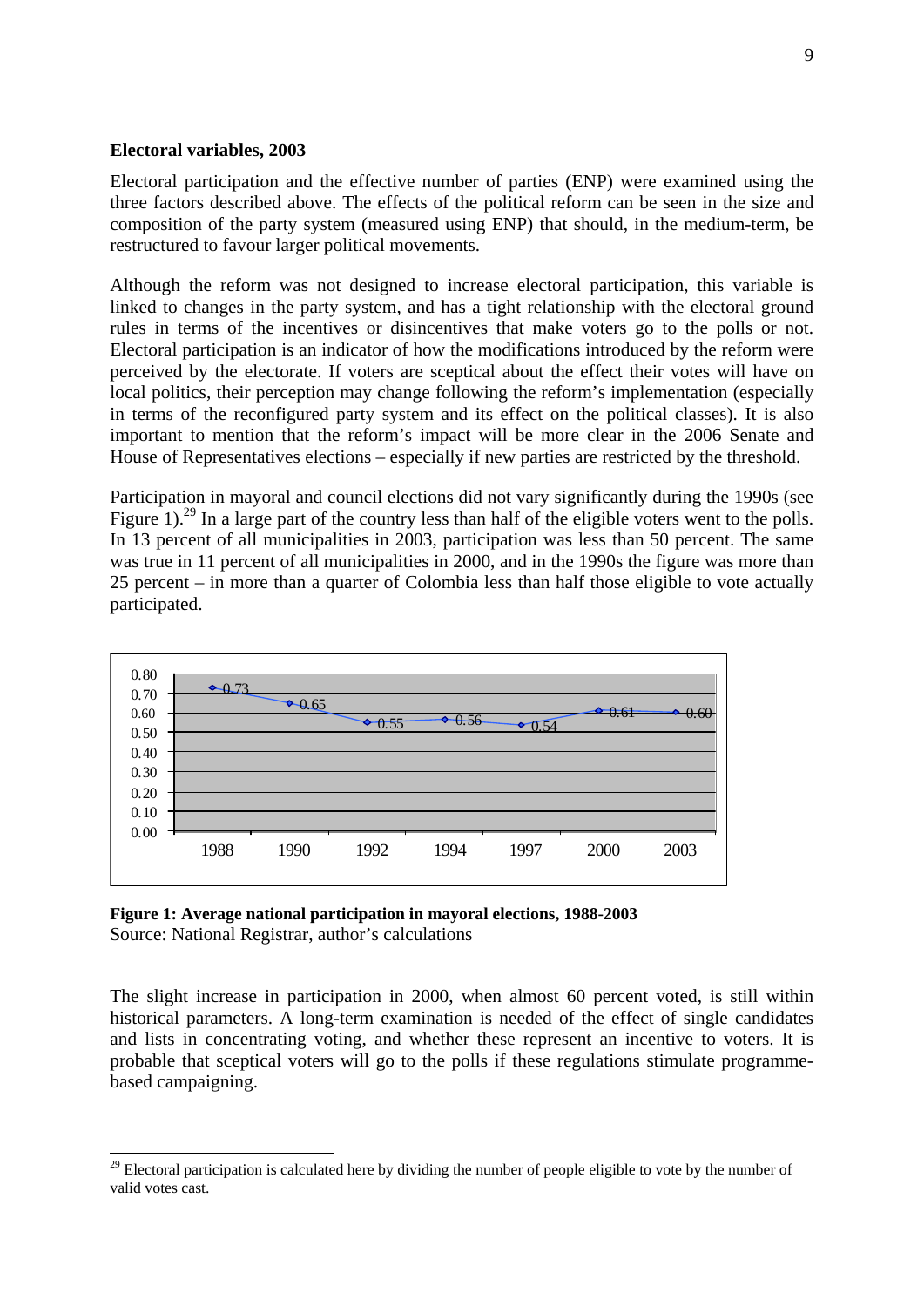In spite of the slight improvement in 2000, it is important to remember that in many rural zones that suffered guerrilla pressure, councillors were elected with 8 votes (Cartagena del Chairá, Caquetá). Although the total number of voters in 2003 did not fall,<sup>30</sup> any inability to vote due to external pressure is, *per se*, an indicator of vulnerable political rights.

Lastly, we looked for variations in the effective number of political parties in municipal councils, and the number of non-Conservative and Liberal mayors compared with previous years.<sup>31</sup> In other words, whether the unique lists, the preferential vote, the threshold and the participation figure produced changes in political party representation in the public corporations – a smaller number of parties is expected, in terms of seats being distributed in accordance with the participation figure rather than residuals, that make it harder to win seats. We also examined whether unique candidates by party had an *al reducri* impact on the number of mayoral candidates and lists for municipal councils, thus evaluating whether the expected political alliance effect was produced.

Figure 2 shows that the average ENP before 2000 was typical of a bipartisan system, and that one party was dominant in most electoral periods between 1988 and 1997. This variable's rising tendency since 1994 reached its peak in 2003, when the national average reflected a multi-party system with more than three parties for the first time in a decade; although in 1992 the variable had also shown a tendency very close to a multi-party system.<sup>32</sup> This change is very important in terms of opening up the Colombian political system. Until now the two traditional parties (Liberal and Conservative) have had a monopoly on representation that has generated a negative effect on political renovation in municipal councils.

Interestingly, in spite of the 2003 political reform, there was an increase in the effective number of parties. This indicates that the new method for assigning seats and the new electoral competition rules led to diversification within councils and favoured more political parties than in previous years. This can be explained by various factors: generalised disenchantment with the old political classes, who had extended their influence to small municipalities, actually favoured independent candidates and relatively new parties. This was evidenced by voter opinion polls during the 2004 presidential election campaign, as well as the interviews carried out for this study, in which the emergence of new political forces was registered alongside a number of moves from the Liberal Party towards independent candidates who were part of what was then a strong independent current: Uribism. This was how, in the midst of voter radicalisation, new parties such as *Movimiento Equipo Colombia*, *Cambio Radical* and *Convergencia Ciudadana* appeared, and became the principal non-

$$
\text{NEP} \frac{1}{\sum e_i^2}
$$

where e is the proportion of seats of party i.

<sup>&</sup>lt;sup>30</sup> This is explained by the fact that the rural population (under guerrilla pressure) is lower than the urban population. If information was available on the number of rural areas where it was impossible to vote, the geographical impact would probably be greater.

<sup>31</sup> According to Laakso and Taagepera: "In a bipartisan system with two equally strong parties, the effective number of parties is exactly 2.00. If one party is considerable stronger than the other, with a percentage of votes or seats equivalent to, for example,  $70\%$  / 30%, the effective number of parties is 1.72, a figure that corresponds with our intuition that we are moving from a bipartisan to a one-party system. If there are three equally strong parties then the effective number is 3.00. If one of the parties is weaker than the other two then the effective number of parties is between 2.00 and 3.00, depending on the third party's relative force" (Arendt Lijphart, *Sistemas electorales y sistemas de Partidos. Un estudio de veintisiete democracias 1945-1990*, Madrid: Centro de Estudios Constitucionales, 1994, pp.114-118). The formula is:

<sup>&</sup>lt;sup>32</sup> This can be explained by the impact of the party system reforms, contained in the 1991 constitution, that promoted electoral competition and facilitated the formation of political groups.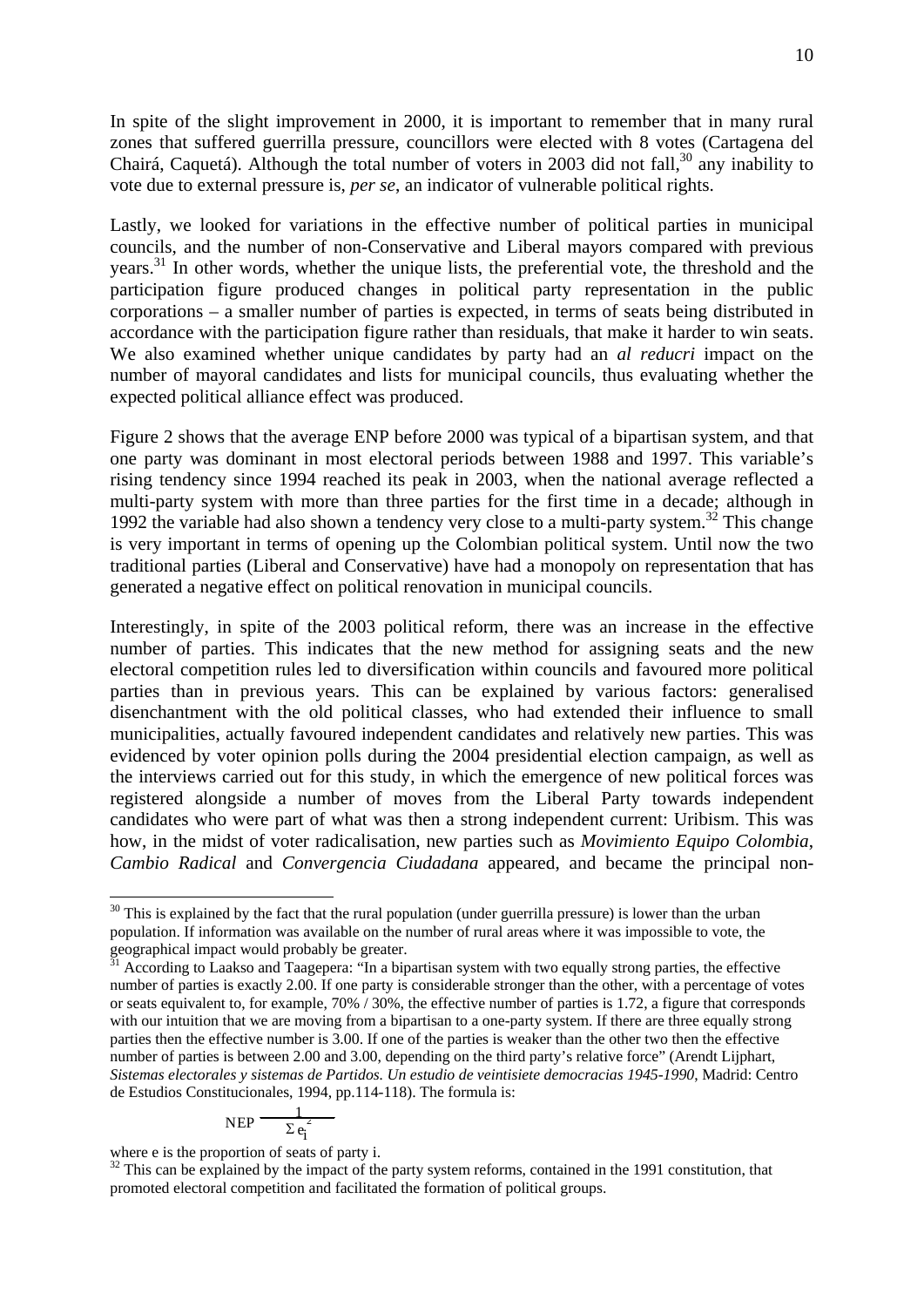traditional forces in terms of mayors and seats on municipal councils. The political spectrum was, therefore, widened in terms of new parties (related to Uribism) rather than an aggregation of forces.

Left-wing movements became stronger in the principal cities but gained little ground in other municipalities, especially the smallest. This was the case of the *Polo Democrático Independiente* (PDI), the M-19, the *Movimiento Ciudadano* and the *Movimiento Verde Oxígeno* – the most significant left-wing parties that triumphed in Cali, Bogotá and Barranquilla, but which lagged behind at national-level.



**Figure 2: National average of Effective Number of Parties in municipal councils, 1988-2003**  Source: National Registrar, author's calculations

When the number of municipalities with more than 2.5 effective parties is examined (see Table 2), it is clear that since 1994 the bipartisan to multi-partisan tendency has extended to ever more municipalities. In 1994, 15 percent of all municipalities reported more than 2.5 parties, in 1997 the figure was 16 percent, in 2000 it was a third, and in 2003 it was over 66 percent. In summary, the opening up of the political spectrum continues and, in spite of the violence that affected 20 percent of the Colombian electorate in 2003, it took a qualitative leap that was an indirect effect of the radicalised climate described above.

| Interval      | 1988   | 1992   | 1994   | 1997   | 2000   | 2003   |
|---------------|--------|--------|--------|--------|--------|--------|
| $1 - 1.48$    | 28.10% | 13.49% | 27.82% | 29.02% | 20.61% | 2.22%  |
| $1.48 - 1.97$ | 30.50% | 18.48% | 29.85% | 26.16% | 21.63% | 9.33%  |
| $1.97 - 2.46$ | 26.34% | 20.52% | 23.57% | 22.18% | 23.84% | 18.76% |
| > 2.46        | 8.32%  | 41.31% | 15.06% | 16.08% | 31.61% | 66.82% |

**Table 2: Municipal Distribution (%) by Interval in the Effective Number of Parties** 

Source: National Registrar, author's calculations

This table shows that the high number of multi-partisan municipalities in 1992 was atypical. In following years this number fell and only became generalised once again in 2003. The anomaly can be explained by the immediate effect of the 1991 constitutional reforms, which facilitated political party formation and stimulated electoral competition.

If we look at the proportion of mayoral elections won by the traditional parties (Liberal and Conservative) compared with those won by non-traditional political movements, a similar tendency is observed to the opening up of the formal political system at the local level (see Figure 3). Since 1994, ever more municipalities have elected non-traditional parties. At the start of the 1990s, traditional parties were dominant in 80 percent of Colombian municipalities, but in 2003, they controlled less than half. Over the same period more than a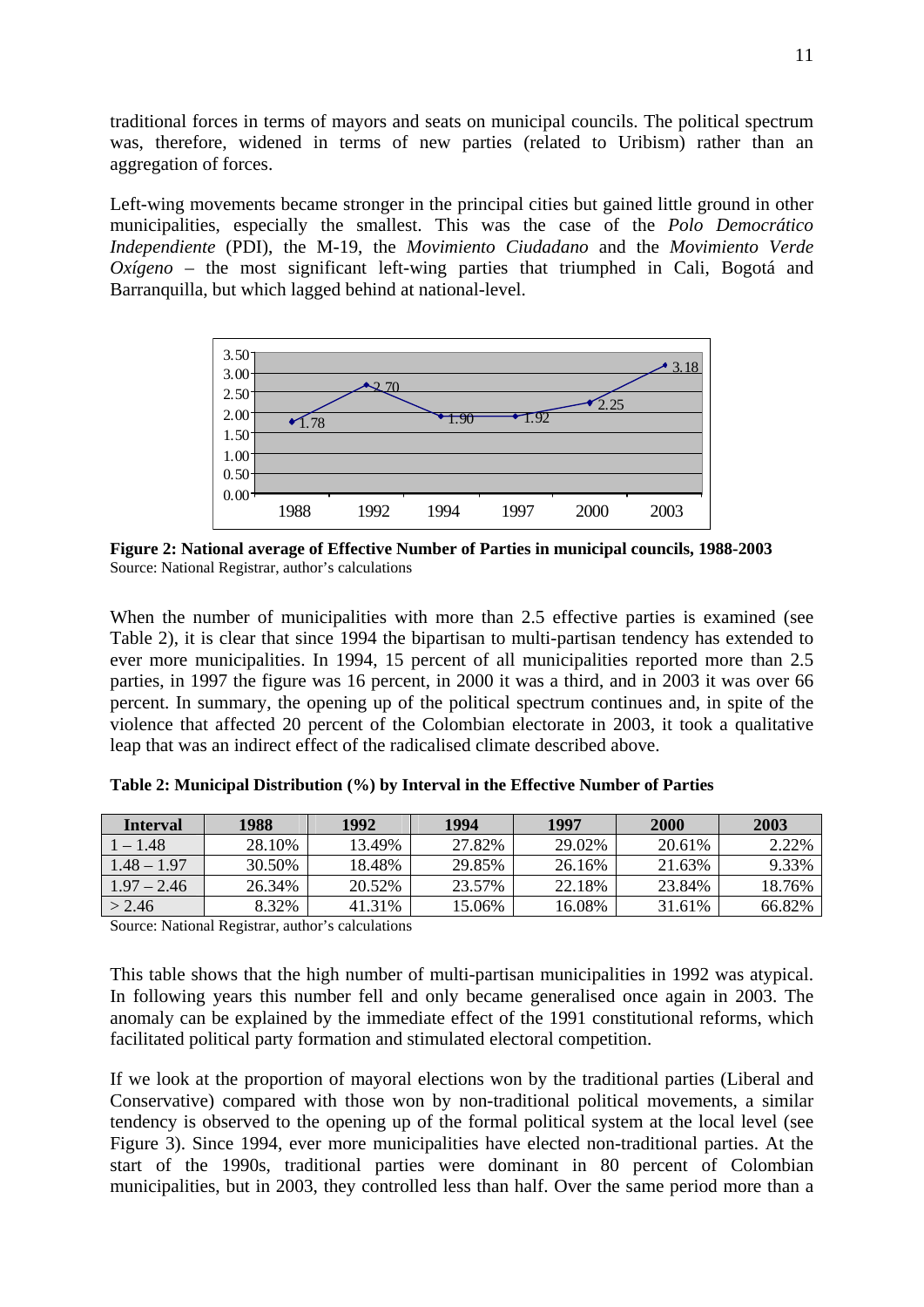third of mayors were from non-traditional parties, and in various municipalities indigenous parties have shown a strong capacity to strengthen themselves as political alternatives.<sup>33</sup> 2003 was, therefore, an important year for the opening up of the political system, probably associated with the rise of new parties that supported Uribism at the local level (e.g. *Cambio Radical*) and that achieved an important level of support following the 2002 presidential elections.



**Figure 3: Mayoral Elections won by Party, 1988-2003 (%)**  Source: National Registrar, author's calculations

 $\overline{a}$ 

Opposition parties' victories in mayoral elections in the principal cities reflected a strengthened opinion vote (the PDI in Bogotá). In many Colombian cities, non-traditional movements won mayoral and governor elections. In Valle del Cauca, Angelino Garzón (*Partido Convergencia Popular Cívica*) beat the Liberal candidate; in Medellín, Sergio Fajardo (*Alianza Social Indígena*) beat the Liberal and Conservative Parties for the first time since 1988; in Cali, the ex-councillor Apolinar Salcedo (*Movimiento Sí Colombia*) became mayor; in Bucaramanga, Honorio Galvis (ANAPO) won; and Pereira was won by Juan Manuel Arango (*Nuevo Partido*). Indigenous movements have important levels of participation in departments such as Nariño and Cauca, where social mobilisation and political participation have been led by this sector of society.

These tendencies show that multi-party politics are not exclusive to the principal cities as other studies have stated,<sup>34</sup> but that it has extended to more than half of all Colombian municipalities. It is also worth mentioning that the system of seat assignation explains a large part of the 'effective number of parties' variable.

 $33$  This distinction between the Liberal and Conservative Parties and non-traditional parties was made by looking not just at the parties' names, but also by verifying which parties were just a faction of the Liberal or Conservative Party.

 $34$  Ceballos & Hoyos (2004). Lariza Pizzano speaks of "conurbated" municipalities and cities when referring to the spatial element's importance in explaining electoral behaviour, especially in rural areas that are influenced by large urban centres ('Ciudad, territorio y elecciones: Un aporte conceptual al análisis de los resultados electorales en las áreas metropolitanas de Colombia', in Hoskin *et al.* (2003), pp.193-222).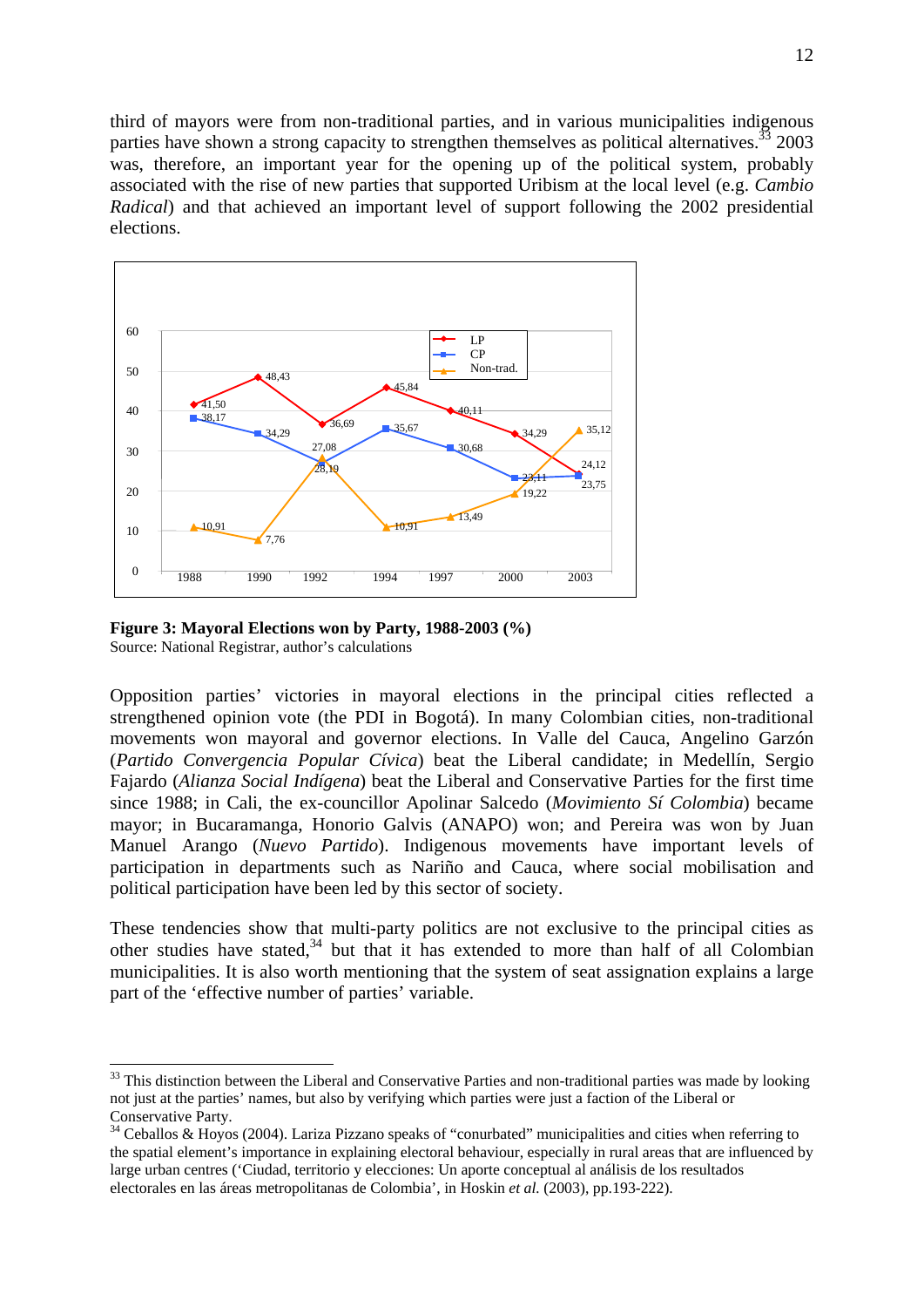However, it is important to note that the fragmentation of liberalism and conservatism has led to the rise of multiple political factions that have become small electoral micro-businesses representing the old political classes. In this context it is difficult to identify when an increased number of parties reflects a broader political spectrum (i.e. if the 'other' classification includes alternative political forces, or if it reflects the factionalism typical of Colombian parties, who frequently use this strategy to win more votes). In other words, an increase in the effective number of parties in municipal councils and a higher proportion of non-traditional mayors do not necessarily mean that new political forces are consolidating themselves at the local level.

As regards electoral competition, the figures show that the political reforms did not significantly reduce the number of lists for councils, although they did slightly reduce the number of mayoral candidates in 2003, compared with 2000. This means that the strategy designed to stimulate political alliances did not work, at least at the local level. In 2003, there were 3,256 candidates for mayor versus 3,379 in 2000, whilst the number of lists presented for municipal councils in 2003 was significantly higher than in 2000 (56,459 and 30,060 respectively). This means that the political alliance formula could have a greater impact on the 2006 Senate and House of Representatives elections.

Lastly, the election results showed that the preferential vote scheme tends to weaken personality-based candidatures, and benefits lists of candidates with significant electoral support. The vast majority of parties (more than 90 percent) opted to use open lists for municipal councils, thus adopting the preferential vote as a means of structuring their candidates. This is related to the level of deinstitutionalisation in the Colombian political party system and the need to promote processes that allow political strategies to be decided on within the movements themselves.

# **Case Studies**

Interviews with local government officials and diverse social sectors in four municipalities allow us to contrast statistical information with first hand data experiences of the relationship between local democracy, political reform and the internal armed conflict. In general, a minimum of eight interviews were conducted in each municipality, and documents were consulted that contained data on the aspects mentioned. More than being about the elections, the interviews were designed to explore the following factors: a) the impact of violence on the October 2003 mayoral and council elections; b) local governability, or the capacity of municipal governments to respond to their citizens' demands; c) the perceived legitimacy of the elections (were they clean, fair, free and competitive?); d) State democracy or the capacity of institutions to ensure respect and compliance with norms in their jurisdictions; e) characteristics of, and changes to, the formal political system (the party system, and local participation and representation). There follows an examination of the aspects related to the elections and changes in the formal political system.

This section is an extract of a wider qualitative analysis in terms of themes and number of municipalities. Four municipalities were chosen to include different geographical zones, the dynamics of the armed conflict and the principal electoral behaviour tendencies registered in the decade.

The municipalities used were: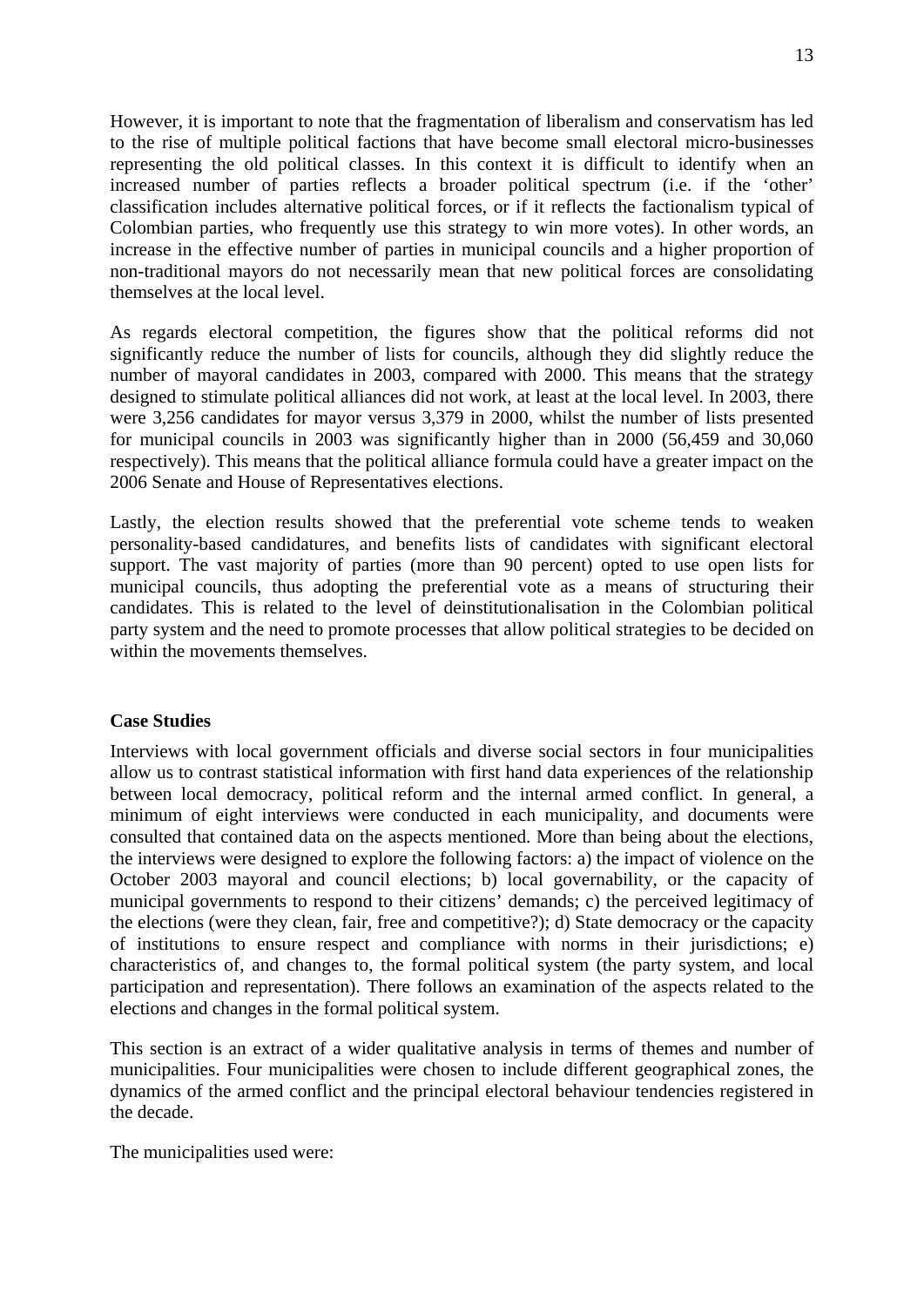- Pasto (Nariño) one of the principal Colombian cities. Pasto has a tradition of strong social organisation and motivation, mostly due to the importance of indigenous groups in the region's politics. In 2005, there was a dispute in Nariño between the FARC and ELN and the army, which has led to an intensification of the armed conflict. Pasto, however, is an example of political renovation: the M-19 triumphed in the mayoral elections.
- Barranquilla (Atlántico) one of the principal Colombian cities. Barranquilla has been undergoing political renovation in municipal administration since 1992, when the *Movimiento Ciudadano* won the mayoral elections and ended the Liberal Party's dominance. There is a relatively strong paramilitary presence in the city, although the zone is generally peaceful and there is no open armed conflict.
- Barrancabermeja (Santander) an intermediate city and the country's principal oil producer. There is a guerrilla presence in rural areas, but paramilitary forces control the urban areas. In spite of this, a left-wing PDI candidate was elected mayor in 2003.
- Arauca (Arauca). The municipality has a consolidated ELN presence, but there have been violent incursions by paramilitary groups since 1997, and the FARC since 2000. It is the centre of the government's democratic security policy and has become a 'war laboratory' where all the different security strategies are being used: the informer and collaborator network, continuous massive detentions, military rule with restrictions on free movement and absolute control of radio communications, a concentration of North American advisers (part of the Plan Colombia package), aerial spraying of illicit crops,35 and the recent use of the counter insurgency strategy known as '*Operación Escudo*' (Operation Shield).

| <b>Municipality</b>    | 1988 | 1990 | 1992 | 1994     | 1997 | 2000 | 2003 |
|------------------------|------|------|------|----------|------|------|------|
| <b>Barranquilla</b>    | 0.65 | 0.56 | 0.41 | 0.42     | 0.46 | 0.49 | 0.42 |
| <b>Pasto</b>           | 0.64 | 0.54 | 0.42 | 0.52     | 0.51 | 0.57 | 0.50 |
| <b>Arauca</b>          | 0.82 | 0.60 | 0.57 | $0.60\,$ | 0.59 | 0.53 | 0.49 |
| <b>Barrancabermeja</b> | 0.54 | 0.46 | 0.42 | 0.45     | 0.45 | 0.62 | 0.54 |

# **Table 3: Electoral Participation – Mayors**

Source: National Registrar, author's calculations

#### **Table 4: Effective Number of Parties (1988-2003)**

Source: National Registrar, author's calculations

-

| <b>Municipality</b>    | 1988  | 1992 | 1994                      | 1997           | 2000 | 2003 |
|------------------------|-------|------|---------------------------|----------------|------|------|
| <b>Barranquilla</b>    | 1.54  | 5.23 | 271                       | 2.26           | 3.97 | 4.64 |
| <b>Pasto</b>           | 2.47  | 4.35 | 2.67                      | 6.12           | 4.95 |      |
| <b>Arauca</b>          | . .61 | 3.07 | 1.34                      | $\mathfrak{D}$ | 1.14 | 4.25 |
| <b>Barrancabermeja</b> | 2.31  | 6.IJ | 217<br>$\overline{a}$ . 1 | 2.51           | 2.56 | 5.45 |

Table 3 shows a fall in electoral participation in all municipalities compared with 2000, although the levels are generally the same as they were in the 1990s. Table 4 shows that all municipalities reported increases in the effective number of parties, the most significant being in Barrancabermeja (from a bipartisan system in 2000 to more than five parties in 2003),

<sup>&</sup>lt;sup>35</sup> Better known as '*Plan Patriota*', this is a military campaign that receives US support and financing. The initial phase included deploying 17,000 operatives in hot-spots.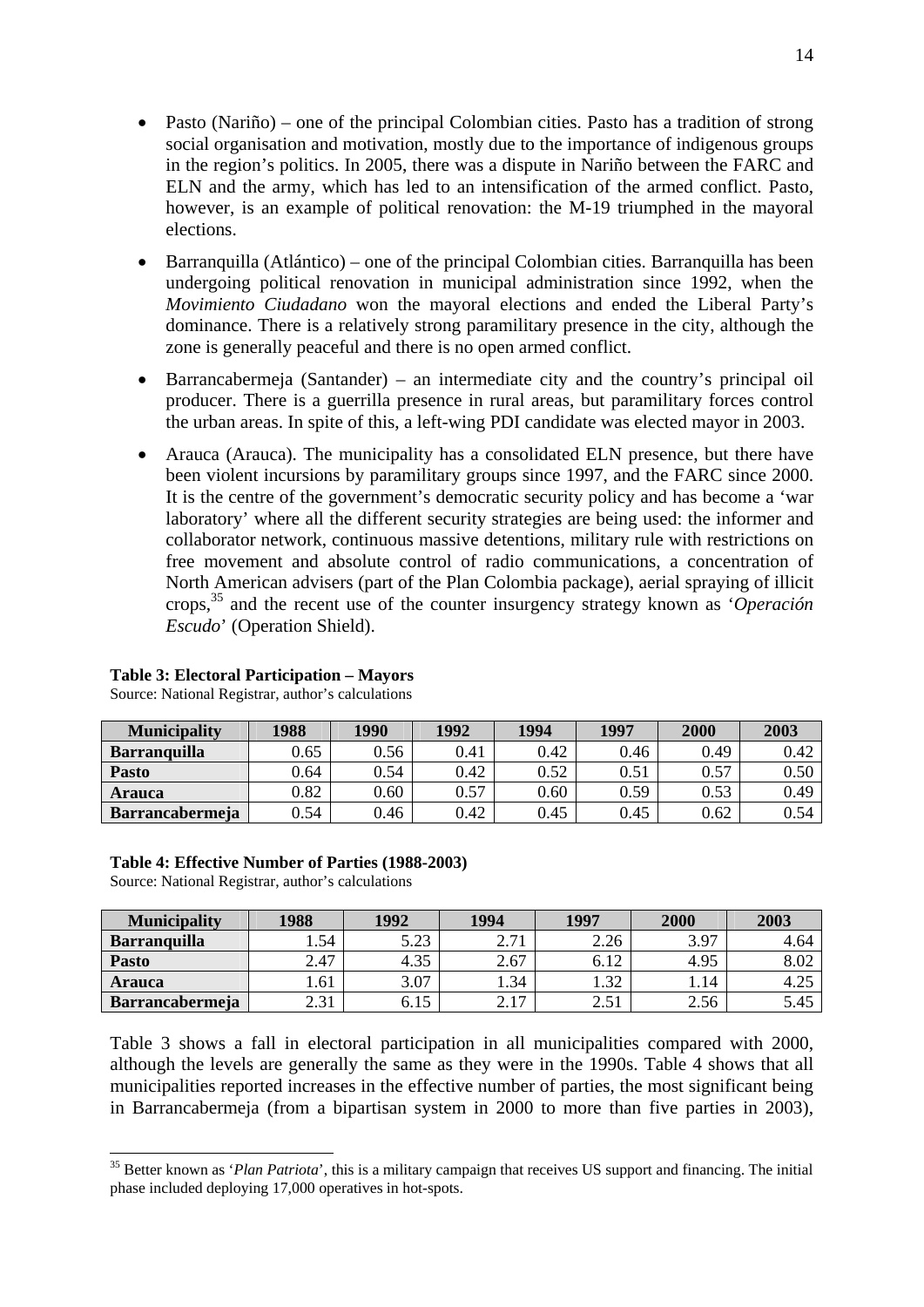Pasto (from five to eight parties on the municipal council), and Arauca (from one party in 2000 to more than four in the last elections).

These increases indicate that in spite of the dynamics of the armed conflict, violence has no effect on the number of political movements standing for local election. The political reform, therefore, has not had the desired effect on the number of parties. However, the qualitative information also shows that in some municipalities interference in local politics by irregular groups does lead to increased pressure on voters, candidates and governors.

Table 5 contains specific information on candidates and lists in 2003. Contrary to national tendencies, the number of mayoral candidates in these municipalities increased compared to the previous period, but the number of lists for councils fell to roughly half the number in 2000 (nationwide the figures were 56,459 in 2003, 26,000 more than in 2000). A reduced number of lists standing for council elections is an indicator of the political alliances the reform hoped for, which were designed to ensure an increased probability of reaching the threshold. However, the results show that just half the lists actually achieved the threshold in 2003, and the others, therefore, found it difficult to aspire to national-level representation (Congress).

#### **Table 5: Number of mayoral candidates and council lists. Lists that achieved the threshold and lists with preferential vote**

Source: National Registrar, author's calculations

|                        | <b>Mayoral candidates</b> |                | <b>Council lists</b> |      | <b>Lists not reaching</b><br>threshold | With<br>preferential |      |
|------------------------|---------------------------|----------------|----------------------|------|----------------------------------------|----------------------|------|
| <b>Municipality</b>    | 2000                      | 2003           | <b>2000</b>          | 2003 | No.                                    | $%$ del<br>total     | vote |
| <b>Barranquilla</b>    |                           | 15             | 121                  | 27   | 16                                     | 59.26%               | 22   |
| <b>Arauca</b>          |                           | -              | 81                   | 12   |                                        | 41.67%               |      |
| Pasto                  |                           | −              | 84                   | 22   | 12                                     | 54.55%               | 15   |
| <b>Barrancabermeja</b> |                           | 1 <sub>7</sub> | 18                   | 24   | 13                                     | 54.17%               | 21   |
| <b>TOTAL</b>           | 27                        | 46             | 304                  | 85   | 46                                     | 54%                  | 69   |

As regards the preferential vote, 80 percent of all parties in the four municipalities presented open lists that allowed voters to select the candidate who should lead the proposal. This indicates that the parties still do not have structured candidatures for the public corporations, and through chance or popularity some public figures still have a wide margin in the lists' definition.

The election results indicate that although there was a reduction of 50 percent in the number municipal council lists in 2003, this was not due to political alliances. In addition, the effective number of parties (the distribution of seats in 2003) increased compared with 2000; in these four municipalities, and nationwide, the party system grew by at least one political force.

An examination of the qualitative information regarding the impact of violence on the 2003 elections, and their legitimacy, shows that electoral guarantees were affected in municipalities where political spaces had been closed by the radicalised climate. In Arauca and Barrancabermeja, the results reflect the difficulty for rural populations of travelling to urban polling stations. Furthermore, candidates denounced having been pressured by one of the armed groups active in the region.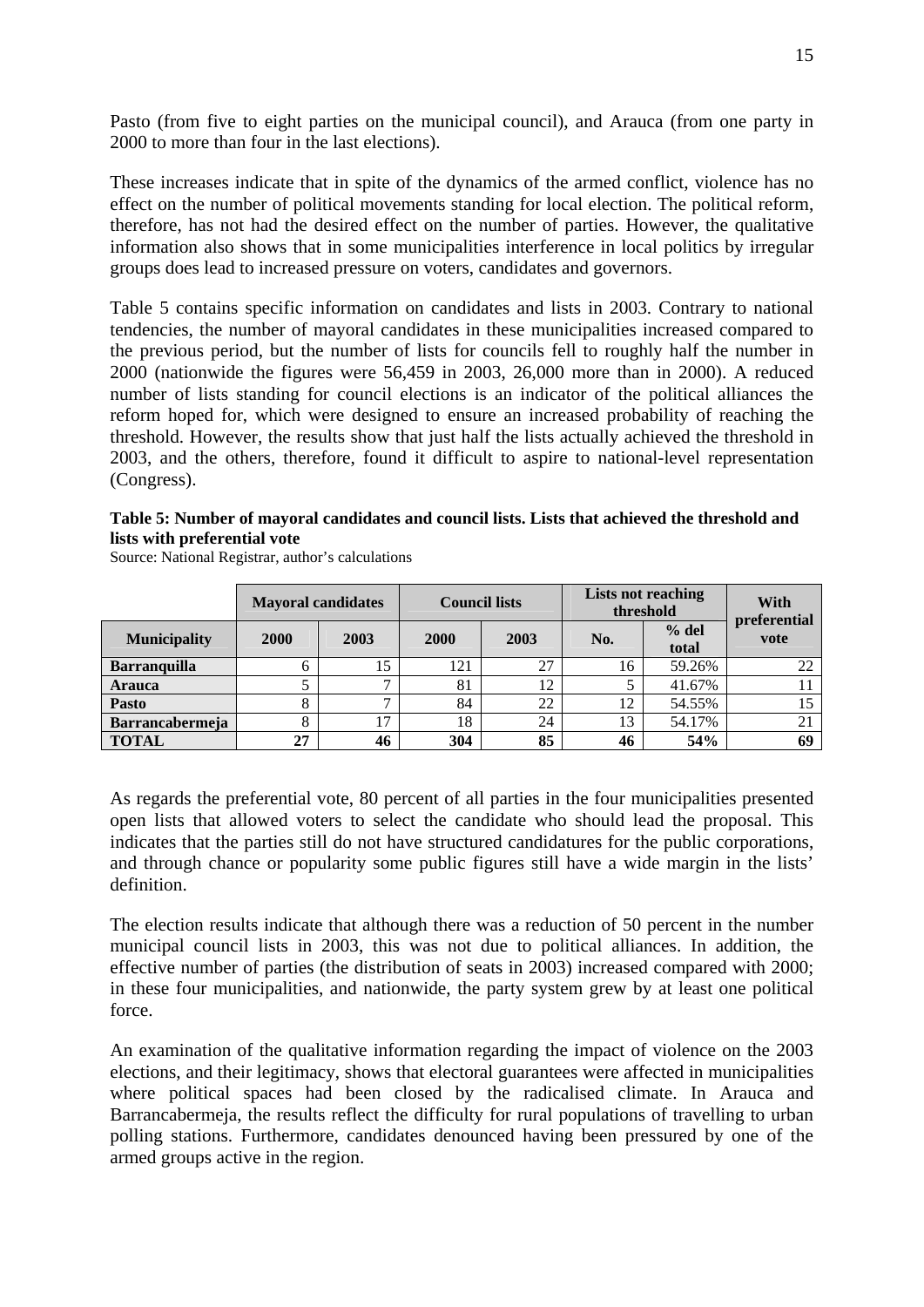In Arauca, the guerrilla used intimidation to prevent the rural population from voting, thus putting political pressure on the national government and challenging the democratic security strategies in the department. Other factors also influenced the reduced levels of participation:

Abstention triumphed; the electoral census was 100,000, but less than 40,000 people voted for the following reasons: a lack of credibility amongst the candidates, threats from armed actors and the arrest of the most popular candidates for mayor and governor on October 21.<sup>36</sup>

In addition, the armed forces' influence on local politics in this municipality has led to security measures being implemented with minimal civilian control. In 2002, the region was declared a special war area (rehabilitation zone), which led, according to some social leaders, to "civilian life [becoming] militarised". In this context political polarisation is a reality, and the right to free association, meetings, expression and opposition is restricted by the armed groups' multiple pressures on civil society. When responding to the question "Who's in charge here?" one of the most common responses was: "Fear and intimidation".<sup>37</sup>

The targeting of specific sectors of society, specifically unions, human rights defenders and political leaders, is a constant indicator of Arauca's limited political spectrum:

Relations with the church are good, but with the army they are extremely delicate. There is no possibility of dialogue because [the army] accuse us of being guerrilla collaborators, or fighters. And the police have adopted a stance of silence.<sup>3</sup>

These dynamics are even affecting traditional party leaders:

-

In the past one couldn't execute political control or announce one's candidature without obtaining the permission of the armed groups with a historic presence in the department. But we're still at risk because now members of the Liberal Party in the department are called guerrillas and members of Cambio Radical are accused of being paramilitaries. But if we don't seek the guerrilla's permission they threaten us, and the State stigmatises us… Two deputies were arrested after being accused of being guerrillas by an informant. The mayor of Saravena took office whilst under arrest and our own candidate was also accused.<sup>39</sup>

In Barrancabermeja, the dynamics of the armed conflict have had a similar effect, although characterised by less visible control mechanisms. There is a relatively high level of paramilitary infiltration in municipal institutions, and the AUC veto campaigns and candidates opposed to paramilitarism in the city. The Communist Party candidate, for example, says:

I was not elected mayor because the [paramilitaries] prohibited people from voting for me. I could not go into Barrancabermeja's [poor neighbourhoods] because I was being threatened. They took down my posters and put up Edgar

 $36$  CODHES interview with Martín Sandoval, Representative to the Permanent Human Rights Assembly in Arauca, 25 August 2004.

<sup>&</sup>lt;sup>37</sup> CODHES interview with Martín Sandoval, Representative to the Permanent Human Rights Assembly in Arauca, 25 August 2004.

<sup>&</sup>lt;sup>38</sup> CODHES interview with Oscar García, President of the Unión Sindical Obrera (USO) in Arauca, 25 August 2004.

<sup>&</sup>lt;sup>39</sup> CODHES interview with Germán Naber Cruz, President of the Arauca municipal council, 25 August 2004.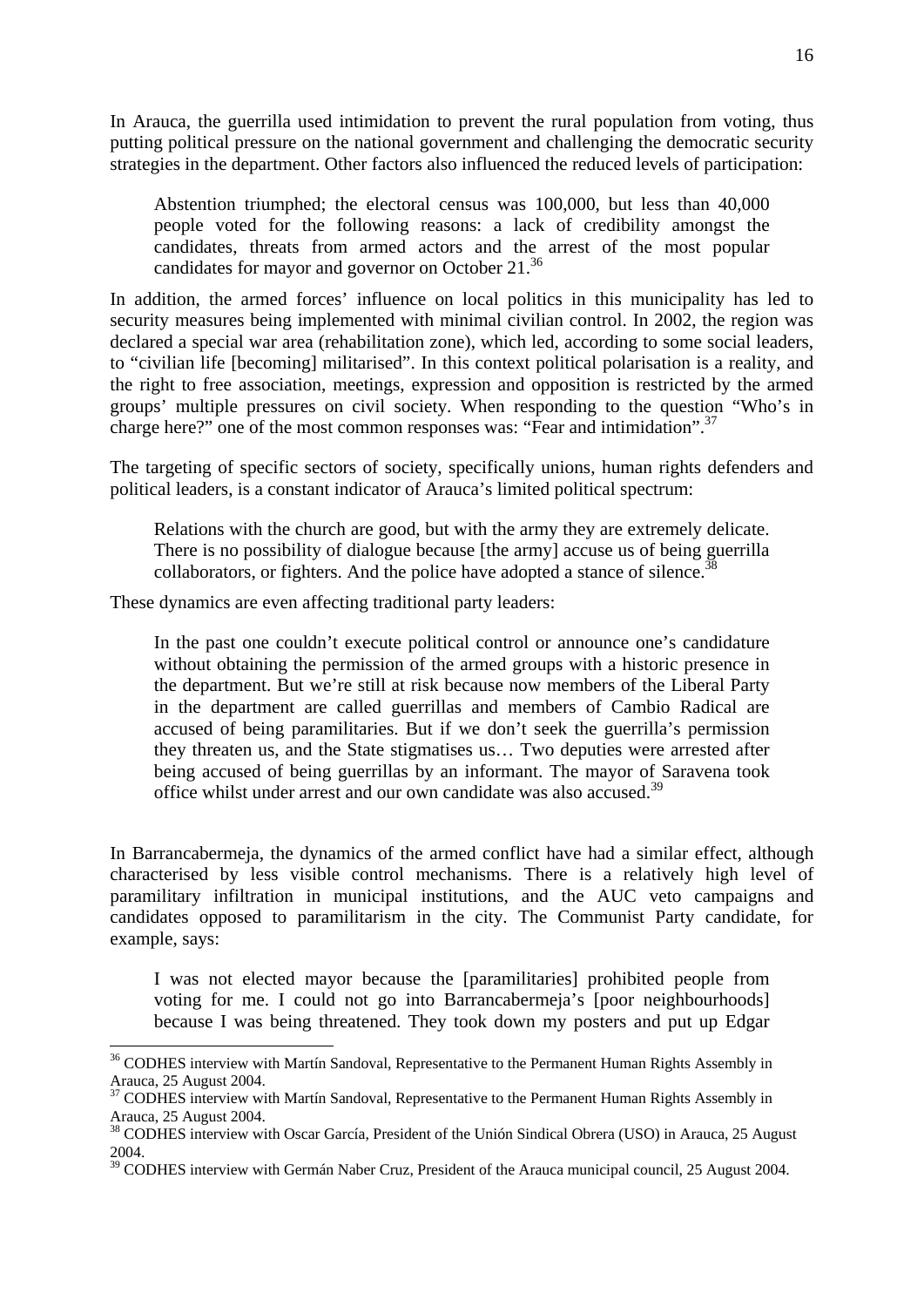Cote's, their own candidate. He's the mayor now. 15 percent of the count in the mayoral elections took 19 days to complete, on the last day they changed the votes and took out the ones for the Communist Party. This is part of State policy. We lost 30 votes.<sup>40</sup>

Some people mention the pressure put on voters:

There was pressure from paramilitary groups during the last elections. In northeast Barrancabermeja some women said that they voted for x candidate because they were being pressured. They censused each household and then told them to vote for a specific candidate. They watched them. People were scared. They made the juries count the vote four times when Uribe's proposals weren't approved in the  $referendum<sup>41</sup>$ 

Electoral participation is explained by multiple factors, not just violence:

There's a sustained 45 percent abstention rate because the lists are fragmented, there are no truly cohesive, articulated parties. When the guerrilla were here, human rights abuses shot up during the elections. In these elections there weren't as many problems and actions as we'd expected. Scepticism, there are constraints, impositions, coactions, public and private protests that show how candidatures were influenced. Low level of opinion votes.

In this municipality the general perception is that there has been a high level of paramilitary infiltration in local government, private businesses and municipal political life via the creation of movements and presentation of AUC candidates in elections. This has limited local electoral legitimacy and has led to a relatively high level of abstention:

There are no guarantees for civil and political rights here. The United Self Defence Forces of Colombia are entering civilian, political and economic life in the municipality. They control pawnshops, betting, the lottery… There's no pressure from the illegal forces because they have their own councillors on the inside $^{42}$ 

The last administration had links with the paramilitaries. A communicator was assassinated and there were massacres. Three of the mayor's secretaries have been in the hands of the paramilitaries. $43$ 

The dynamics of the irregular groups' institutional penetration are linked to their appropriation of lucrative business income in the municipality, financial support given to campaigns and political activities, and permanent relationships with public sector employees, amongst others. In Barrancabermeja some functionaries expressed that:

There is pressure here. Call the paramilitary commandant and tell him what needs doing and where… Fear means that there is no community participation here, and anyone who makes a complaint is killed.<sup>44</sup>

<sup>&</sup>lt;sup>40</sup> CODHES interview with David Ravelo in Barrancabermeja, May 2004. Member of the Communist Party leadership and *Unión Patriótica* councillor in 2001. Mayoral candidate for the Communist Party in 2003.<br><sup>41</sup> CODHES interview with USO leaders in Barrancabermeja, May 2004.<br><sup>42</sup> CODHES interview with Jorge Ferreira, Liber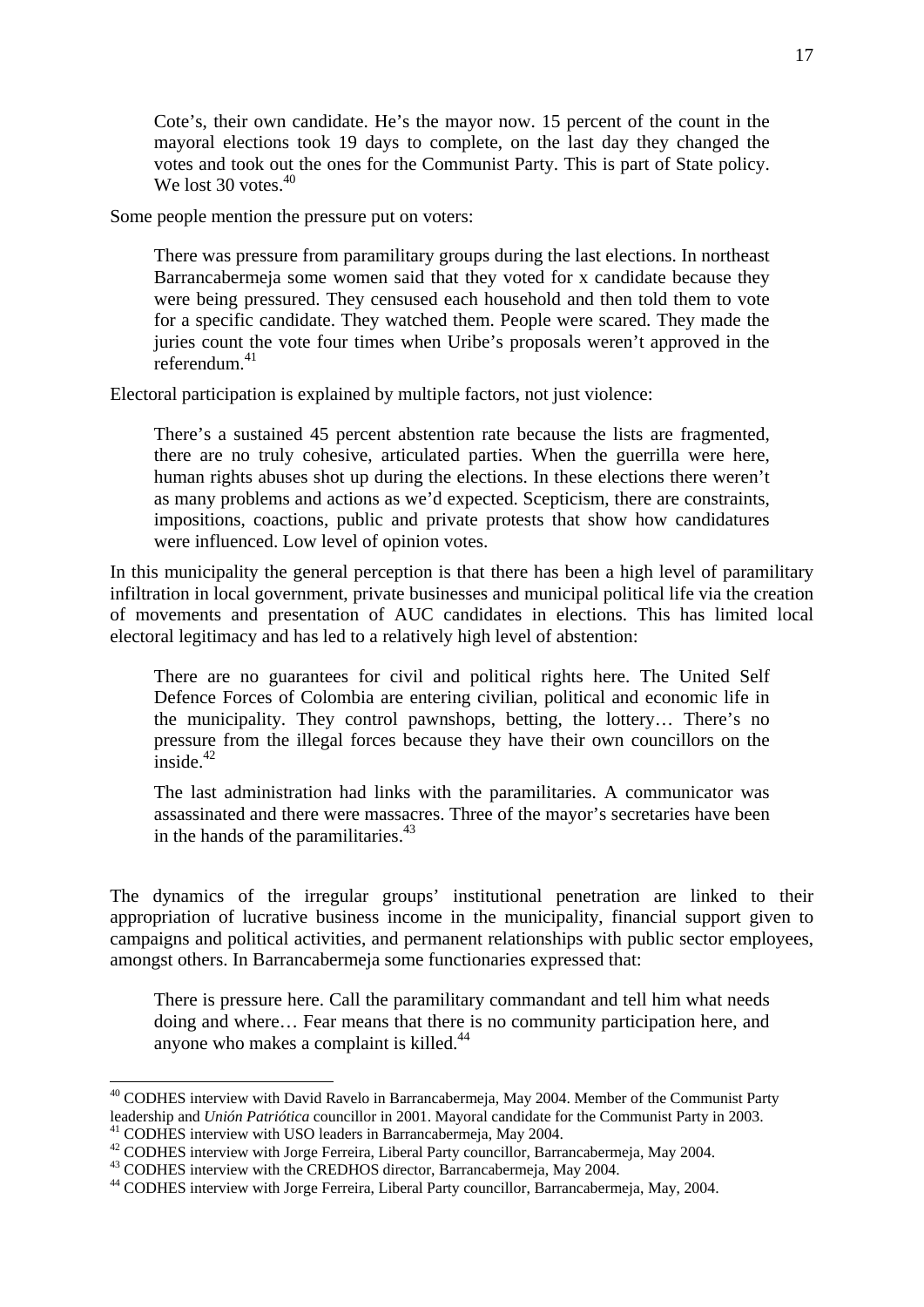The closure of political spaces in Arauca, and paramilitary penetration of different local spheres in Barrancabermeja are associated with the electoral reform's real impact on the widened party system. In spite of the significant increase in the effective number of parties in these municipalities (in Arauca the number rose from 1.14 in 2000 to 4.25 in 2003, and in Barrancabermeja from 2.56 to 5.45), new political movements' access to elected posts is seen as a 'fictitious' political renovation. The mayor of Barrancabermeja said: "I am not part of the Polo, they gave me their support, but they've never seen my face".<sup>45</sup> At the time of the interview the mayor was being investigated by the PDI following accusations of links with paramilitary groups.

The best option for small movements and independent leaders is to form alliances with larger parties that allow them to officially launch their candidatures and campaign for local public office. In Arauca, the increased number of political movements could well be reduced by the high level of local control exercised by the armed and guerrilla forces: "The mayor is controlled by the governor and the armed forces".<sup>46</sup>

The composition of municipal councils shows that after the 2003 elections there was indeed a more equal distribution of seats between the different parties, and that the new political forces forming Uribism won an important level of representation (specifically *Cambio Radical* and *Convergencia Ciudadana*) (see Tables 6 and 7). The Conservative Party, and left-wing movements that had at least one seat in 2000, lost ground in these municipalities in 2003. The Liberal Party also lost seats. The transformed council structure is associated with the radicalised voting patterns of the 2002 presidential elections, in which officialism triumphed in these municipalities.

| 2000                                |              | 2003                                |              |  |
|-------------------------------------|--------------|-------------------------------------|--------------|--|
|                                     | <b>Seats</b> |                                     | <b>Seats</b> |  |
| <b>Liberal Party</b>                | 14           | <b>Liberal Party</b>                | 6            |  |
| <b>Community Political Movement</b> |              | Cambio Radical                      |              |  |
|                                     |              | Colombia Democrática                |              |  |
|                                     |              | Colombia Siempre                    |              |  |
|                                     |              | Nuevo Partido                       |              |  |
|                                     |              | Movimiento Convergencia Colombiana  |              |  |
|                                     |              | <b>Community Political Movement</b> |              |  |
| <b>TOTAL</b>                        | 15           | TOTAL                               |              |  |

#### **Table 6: Council Composition, Arauca (seats per party)**

<sup>45</sup> CODHES interview, Barrancabermeja, May 2004.

<sup>&</sup>lt;sup>46</sup> The mayor is part of the Convergencia Ciudadana movement. CODHES interview with Martín Sandoval, representative to the Permanent Human Rights Assembly in Arauca, 25 August 2004.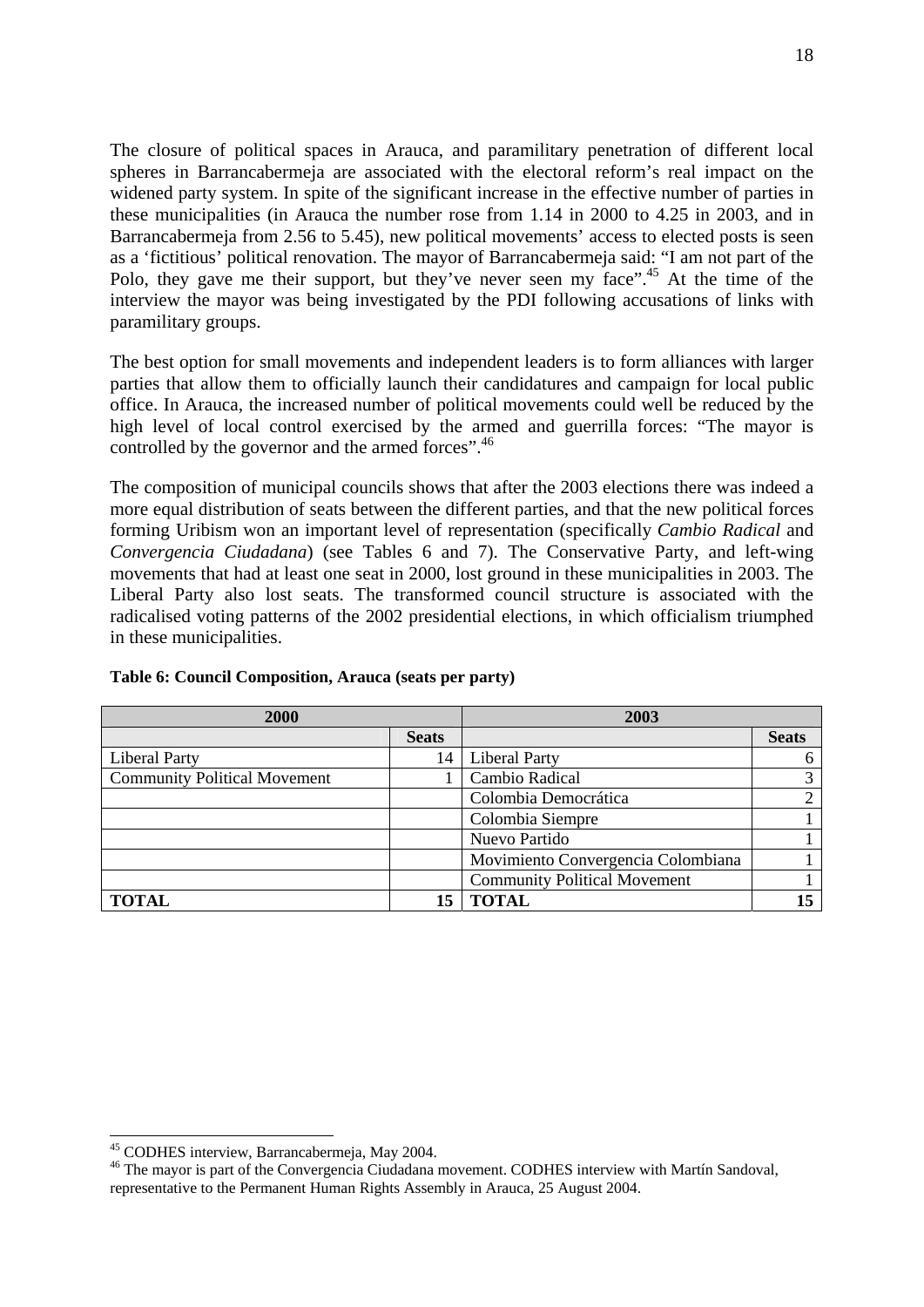| 2000                              |              | 2003                                 |              |  |
|-----------------------------------|--------------|--------------------------------------|--------------|--|
|                                   | <b>Seats</b> |                                      | <b>Seats</b> |  |
| <b>Liberal Party</b>              | 10           | <b>Liberal Party</b>                 |              |  |
| <b>Conservative Party</b>         | 3            | <b>Conservative Party</b>            |              |  |
| UI                                |              | Mto Convergencia Ciudadana           |              |  |
| Independiente Frente de Esperanza |              | Mto Nuevo Liberalismo                | ◠            |  |
| Mto de Integración Popular        |              | Mto Político Comunal y Comunitario   | ◠            |  |
| Mto Cívico Independiente          |              | Mto Ciudadano                        |              |  |
|                                   |              | C4                                   |              |  |
|                                   |              | Mto Político por la Seguridad Social |              |  |
| <b>TOTAL</b>                      |              | TOTAL                                |              |  |

#### **Table 7: Council Composition, Barrancabermeja (seats per party)**

Pasto and Barranquilla experienced different dynamics. These municipalities had been consolidating processes prior to the political reform, and left-wing movements had achieved an important level of participation in mayoral and council elections (the M-19 in Pasto and the Movimiento Ciudadano in Barranquilla). Furthermore, the 2003 elections took place in relatively calm conditions, and the majority of those interviewed agreed that they were clean: "Yes, the elections were clean, there were no claims of fraud, the day was peaceful, and we saw a higher level of participation amongst young people".<sup>47</sup> The interviews also reinforced the importance of the opinion vote in the political renovation process: "The mayor was elected by opinion vote. The same wasn't true of the council, where clientelism still operates".<sup>48</sup>

Although the dynamics of the armed conflict did not affect the election results in these municipalities, there are some aspects that could destabilise public order in the 2006 elections. Territorial disputes in Nariño and a growing paramilitary presence in Barranquilla are the principal risk factors:

In the past it was clear that the guerrilla had a strong presence, but now the paramilitaries have consolidated their presence on Nariño's Pacific coast.<sup>49</sup>

Certain groups have co-opted businesses, such as the lottery in the Department of Bolívar, and they want to do the same in the Department of Atlántico. This person is involved with the political class on the coast and has links with paramilitarism.50

The election of a PDI mayor in Barranquilla and a Movimiento Convergencia Popular Cívica representative in Pasto are a reflection of the continuity of changes to the party system. The different social sectors interviewed ratify this tendency, although it does not include the public corporations:

 $47$  CODHES interview with the mayor of Pasto, Victor Raúl Delgado, August 2004.

 $^{48}$  CODHES interview with the People's Defender, Barranquilla, October 2004.<br> $^{49}$  CODHES interview with the People's Defender, Pasto, August 2004.

 $50$  CODHES interview with the person from the People's Defender's Office in charge of attending the displaced population, Barranquilla, October 2004.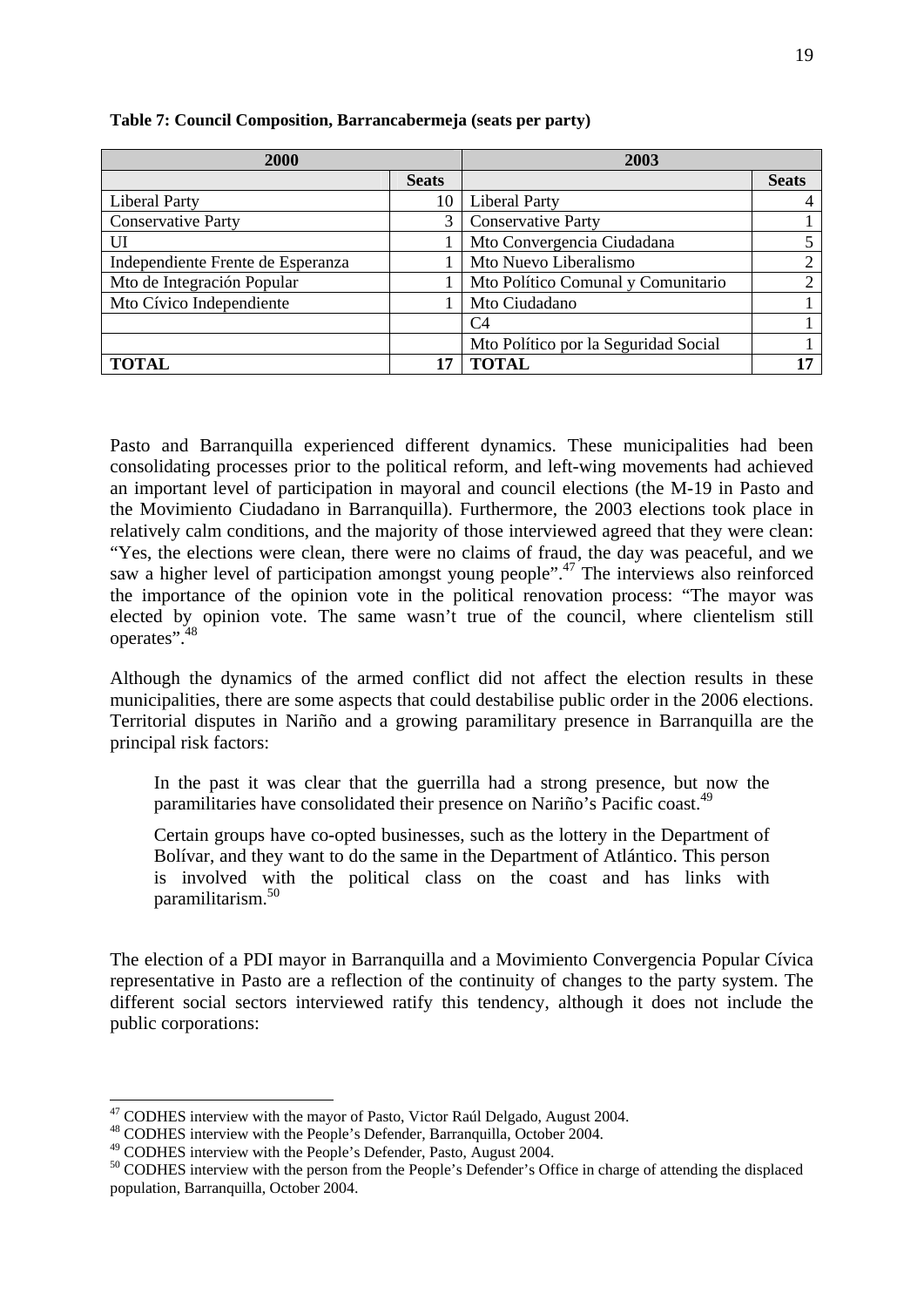There has been a partial political renovation in terms of mayors and departmental governors, but the old power structures remain in the council and the assembly, which has led to alliances between the new sectors and the traditional political powers.<sup>51</sup>

Over the past decade new political groups have emerged, but they follow old practices in terms of corruption. For example, in the previous municipal council (2000-2003) there was almost no renovation, just 7 of the 21 councillors were from new movements.<sup>52</sup>

Thus, the electoral reform is seen as a stimulus for the non-traditional forces that have won mayoral elections in these municipalities over the past decade and, furthermore, as having allowed these movements to achieve a higher level of representation in municipal councils in 2003.

Changes in council composition in Barranquilla (Table 8) do not show a reduced number of Liberal Party seats, nor a greater representation of the *Movimiento Ciudadano*, which confirms the fact that reforming the political system has, in this case, been a slow process compared to other municipalities. In the words of the Community Action Committee president:

It is a complex situation. Here in Barranquilla the budget is controlled by councillors who are nothing more than a bunch of bandits, and the previous mayors ended up negotiating with them. This meant that certain sectors were favoured. We hope this will change under the current administration.<sup>53</sup>

The old way of conducting politics has continued in Barranquilla, where electoral barons traditionally create local-level clientelism by using their party's national-level representation as a political resource to win votes and ensure they are elected to municipal office.

| 2000                             |                             | 2003                             |                |  |
|----------------------------------|-----------------------------|----------------------------------|----------------|--|
|                                  | <b>Seats</b>                |                                  | <b>Seats</b>   |  |
| <b>Liberal Party</b>             | 5                           | <b>Liberal Party</b>             | 6              |  |
| <b>Conservative Party</b>        | 8                           | Mvto Nacional Progresista        |                |  |
| Mvto Voluntad Popular            | $\overline{4}$              | Movimiento Ciudadano             | $\overline{2}$ |  |
| <b>Mvto Nacional Progresista</b> |                             | Partido Verde Oxígeno            |                |  |
| Mvto Verde Oxígeno               |                             | Mvto Nueva Fuerza Democrática    |                |  |
| Mvto Ciudadano                   | $\mathcal{D}_{\mathcal{L}}$ | <b>Movimiento Nacional</b>       |                |  |
|                                  |                             | Mvto Conservatismo Independiente |                |  |
|                                  |                             | Mvto Apertura Liberal            |                |  |
|                                  |                             | Mvto Político Voluntad Popular   |                |  |
| <b>TOTAL</b>                     | 21                          | <b>TOTAL</b>                     |                |  |

|  | Table 8: Council Composition, Barranquilla (seats per party) |  |  |
|--|--------------------------------------------------------------|--|--|
|  |                                                              |  |  |

In Pasto (see Table 9) the electoral reform's impact can be observed in the more equal distribution of seats amongst new, left-wing political movements, such as the PDI, the *Frente* 

<sup>&</sup>lt;sup>51</sup> CODHES interview with a member of the Fundación Foro Costa Atlántica, Barranguilla, October 2004.

 $52$  CODHES interview with the municipal representative, Barranquilla, October 2004.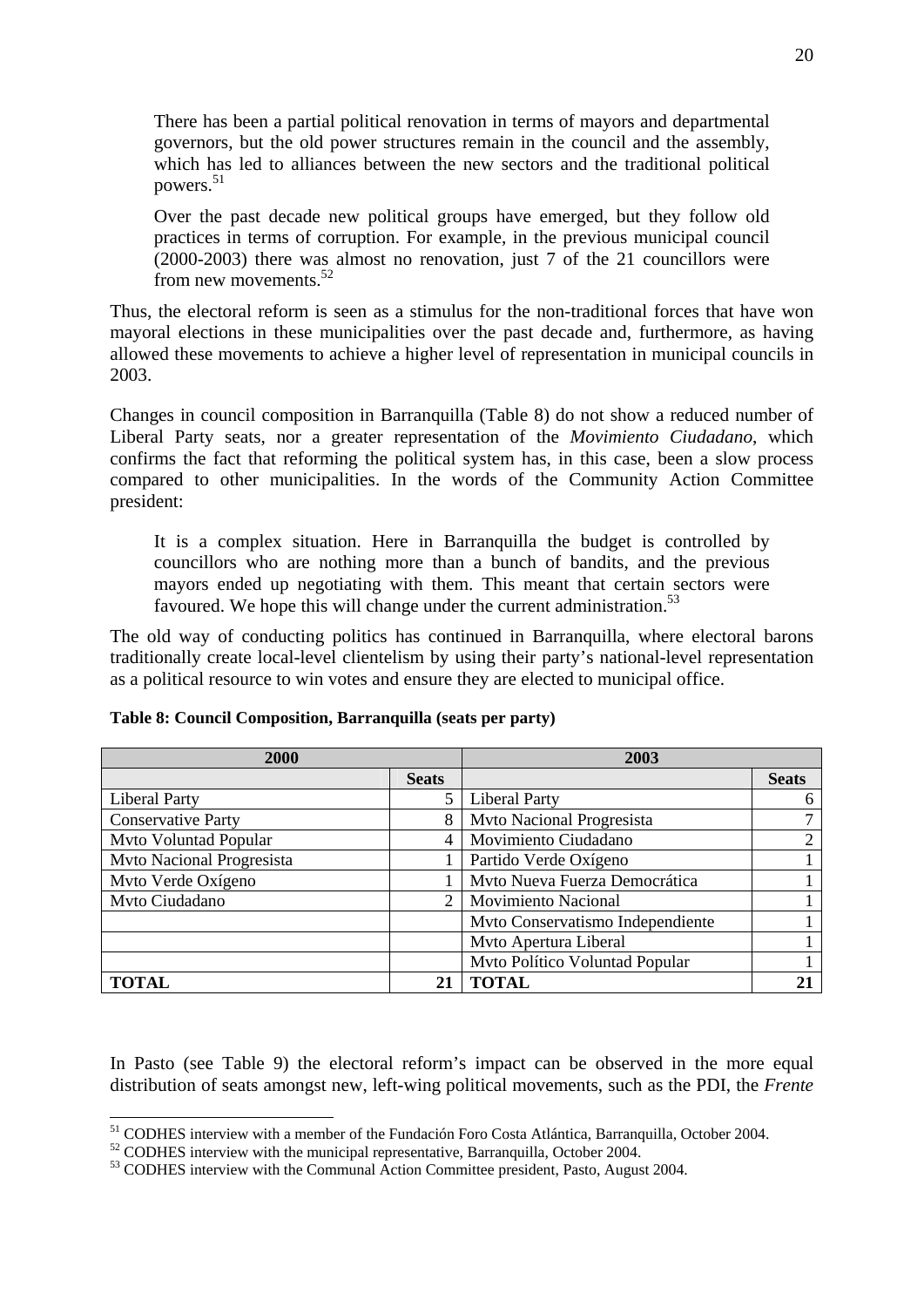*Social y Político*, and the *Nuevo Partido* (each with three seats), and the fact that traditional parties lost seats. In these two municipalities, as opposed to Arauca and Barrancabermeja, the broadened party system benefited movements who opposed the referendum, and in Pasto allowed new opposition movements to win the same number of seats as the traditional parties on the municipal council.

| 2000                                |              | 2003                                  |              |  |
|-------------------------------------|--------------|---------------------------------------|--------------|--|
|                                     | <b>Seats</b> |                                       | <b>Seats</b> |  |
| <b>Liberal Party</b>                |              | <b>Liberal Party</b>                  | 3            |  |
| <b>Conservative Party</b>           | 3            | <b>Conservative Party</b>             |              |  |
| Mvto Alternativa Democrática        | 3            | Nuevo Partido                         | 3            |  |
| Mvto Convergencia Popular Cívica    |              | <b>PDI</b>                            | 3            |  |
| Mvto Integración Regional           |              | Mvto Integración Regional             | 3            |  |
| Myto C4                             |              | ANAPO                                 | ∍            |  |
| Myto Político Comunal y Comunitario |              | Myto Frente Social y Político         |              |  |
| Partido del Socialismo Democrático  |              | Moral                                 |              |  |
| Proyecto por Pasto                  |              | C4                                    |              |  |
|                                     |              | Mvto Político por la Seguridad Social |              |  |
| TOTAL                               | 19           | <b>TOTAL</b>                          |              |  |

| Table 9: Council Composition, Pasto (seats per party) |  |  |  |  |  |  |  |
|-------------------------------------------------------|--|--|--|--|--|--|--|
|-------------------------------------------------------|--|--|--|--|--|--|--|

The above shows that the political reform's impact on the party system's size and composition (measured by the NEP) depends to a large degree on the political system's context and structure which, in turn, determines relationships between political leaders at all levels (national, regional or departmental, and local or municipal).

## **Conclusions**

This analysis of the 2003 local elections shows that the closure of political spaces negatively affected electoral guarantees. In 20 percent of Colombian municipalities it was impossible to vote and be elected. There was a mayoral election with just one candidate, candidates and political leaders were threatened, and elections could not be held in eleven municipalities where no candidate stood due to the public order situation. Elections in these regions have become a strategic scenario for the irregular armed groups, and local democracy is facing grave difficulties.

In spite of the reform's measures that were designed to reduce the number of candidates (lists for council elections and mayoral candidates), there was an increase in 2003. This is evidenced not only by the higher effective number of parties, but also by the number of mayors representing non-traditional parties. For the first time since mayors have been elected by popular vote, relatively new political forces triumphed in more than a third of Colombia's local administrations.

In contrast, the Liberal Party lost regional representation (just a quarter of municipalities elected a Liberal candidate). This was due to the radicalised political climate that favoured the emergence of new political forces supporting Uribism.

In spite of the intensified, expanding armed conflict in some regions, the changes introduced by the political reform have led to an increased number of parties (in 2000, the national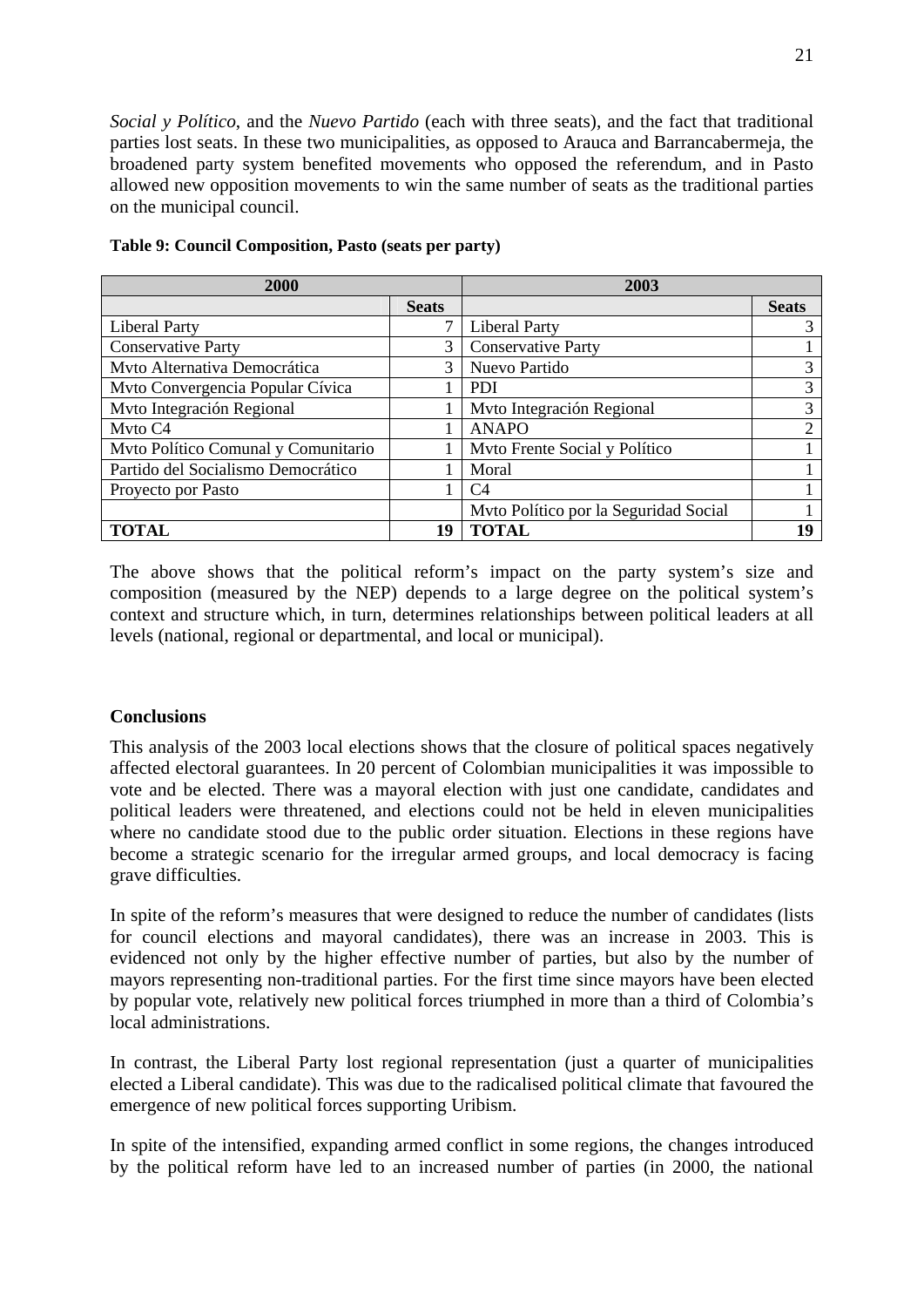average number of parties was 2.25; in 2003, it was 3.18). In 2003, more than 60 percent of municipalities had near multi-party systems (more than 2.5 parties), compared with 30 percent in 2000. Municipal council composition, in the cases examined here, suggests that the changes (specifically the participation figure for assigning seats) have generated higher levels of representation for new political forces, and local-level political renovation. However, in municipalities such as Barranquilla where politics is characterised by clientelism, and electoral barons still have a certain degree of influence, political renovation has been slower. In addition, the radicalisation of voting in the 2002 presidential elections shifted to the 2003 local elections following the referendum, and gave them a different set of dynamics. Differences between parties and movements were to a certain degree based on supporting or opposing Uribism.

These factors allow us to state that the political reform's impact on the party system's size and composition (measured by the NEP) depends in a large part on the political context, and the political system's structure *per se*. In the Colombian case, national party elites' influence on local-level elites and leaders must be highlighted. The significant increase in the effective number of parties in more than half of Colombia's municipalities means that a multi-party system is not exclusive to large urban areas, and that the spatial variable, or geographic dimension, is a determining factor in electoral-behaviour tendencies.

We found that in 2003, the non-traditional political movements that won the highest number of mayoral and council elections supported Uribism (*Movimiento Equipo Colombia* – 7.15% of mayors; *Cambio Radical* – 2.75%; and *Convergencia Ciudadana* – 2.31%). The left-wing movements that won mayoral elections in the principal cities (PDI) only won 1.76% of the local administrations. This ratifies the hypothesis of voter radicalisation, in which the country as a whole moved to the right.

Although the electoral reform established a threshold for winning seats, and unique lists and candidates by party, as mechanisms for stimulating political alliances and promoting institutionalisation within the system, this did not happen and there was no reduction in the number of lists standing for municipal councils. In contrast, the open list option used by almost all parties reflected the importance of personality-based leadership in winning votes. In this sense, the municipal council election results showed that the preferential vote combined with the threshold formula and unique candidatures by party principally benefited political movements rather than candidates. In synthesis, the political reform stimulated processes within parties that are oriented towards presenting more structured candidatures and processes.

The political reform encouraged the democratisation of political parties and established mechanisms to promote more organised electoral competition, and encourage debate of programme content. However, other factors – local political practices and the armed conflict – also affect electoral behaviour, the way parties are formed, the regional political map, and voter guarantees. In other words, the political regime needs to strengthen its institutions if is to guarantee the rule of law in Colombia. This will allow advances to be made in political participation processes that democratise access to power, by strengthening means other than violence, corruption and clientelism. The regime must strengthen institutionalisation processes within the party system and continue supporting transparent politics if it is to strengthen democracy via electoral reforms.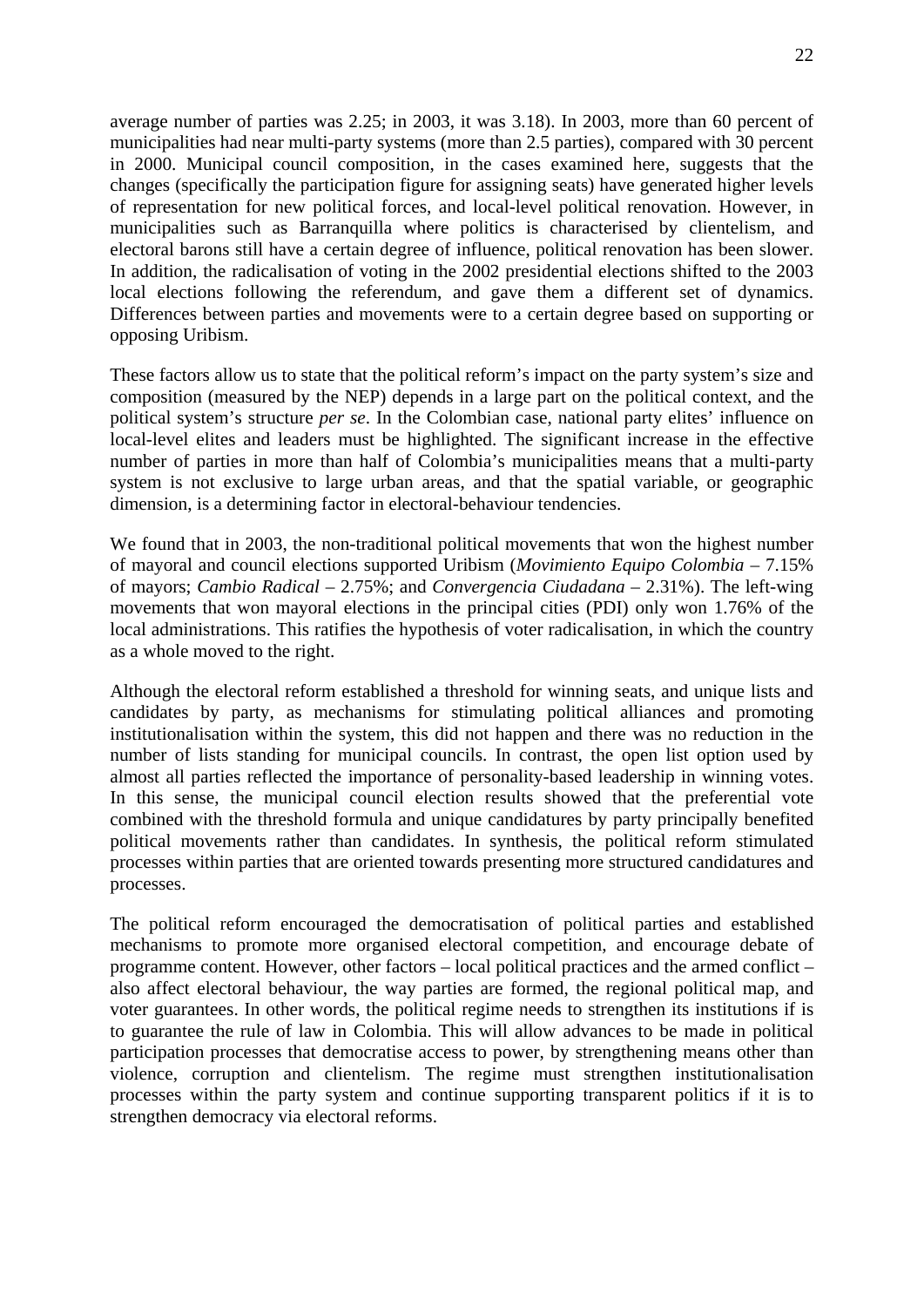# **References**

Bernal, Angélica, *Elecciones de 2003: El Referendo y Autoridades Locales*, Bogotá: Red Mujer y Participación Política, 2004, at http://www.fescol.org.co/política-formas-generoompp-b-5.htm

Ceballos, Marcela and Hoyos, Diana, 'Tendencias del comportamiento electoral y descentralización en los municipios de Colombia, 1988-2000', *Crisis States Working Papers*, 57, London: Crisis States Research Centre, London School of Economics, 2004

Corporación Colectivo de Abogados José Alvear Restrepo- Fundación Comité de Solidaridad con los Presos Políticos, '¿Cacería de brujas? Detenciones masivas y seguridad democrática', in *Reelección el embrujo continúa. Segundo año de gobierno de Álvaro Uribe Vélez*, Bogotá: Plataforma Colombiana - Derechos Humanos, Democracia y Desarrollo, 2004, pp.199-206

Dahl, Robert, *Poliarquía, participación y oposición*, México: Rey, 1993 [1971]

Dahl, Robert, *Democracy and its Critics*, New Haven, Yale University Press, 1989

Escuela de Cultura de Paz, Universidad Autónoma de Barcelona, *Alerta 2003. Informe sobre conflictos, derechos humanos y construcción de paz*, Barcelona: Icaria Editorial, 2003

Gutiérrez, Francisco, 'La radicalización del voto en Colombia', in Hoskin *et al.* (2003), pp.87-114

Hoskin, Gary *et al.* (eds), *Colombia 2002. Elecciones, comportamiento electoral y democracia*, Bogotá: Universidad de los Andes, 2003

Hoskin, Gary and García, Miguel, 'Participación política y guerra en Colombia. Un análisis de las elecciones de 2002', in Hoskin *et al.* (2003), pp.223-262

Lijphart, Arendt, *Sistemas electorales y sistemas de Partidos. Un estudio de veintisiete democracias 1945-1990*, Madrid: Centro de Estudios Constitucionales, 1994

O'Donnell, Guillermo, *Democratic Theory and Comparative Politics*, Notre Dame, Indiana: The Hellen Kellog Institute for International Studies at University of Notre Dame, 1999

Pizarro, Eduardo, 'Democracia Restringida y desinstitucionalización política', in Pedro Medellín (ed.), *La Reforma del Estado en América Latina*, Bogotá: Fescol, 1989

Pizzano, Lariza, 'Ciudad, territorio y elecciones: Un aporte conceptual al análisis de los resultados electorales en las áreas metropolitanas de Colombia', in Hoskin *et al.* (2003), pp.193-222

Programa de las Naciones Unidas para el Desarrollo (PNUD), *La democracia en América Latina. Hacía una democracia de ciudadanas y ciudadanos*, 2004, at http://www.pnud.org

Romero, Marco, 'Elecciones, reforma política y garantías electorales', *Actualidad Colombiana*, 2004, at http://www.actualidadcolombiana.org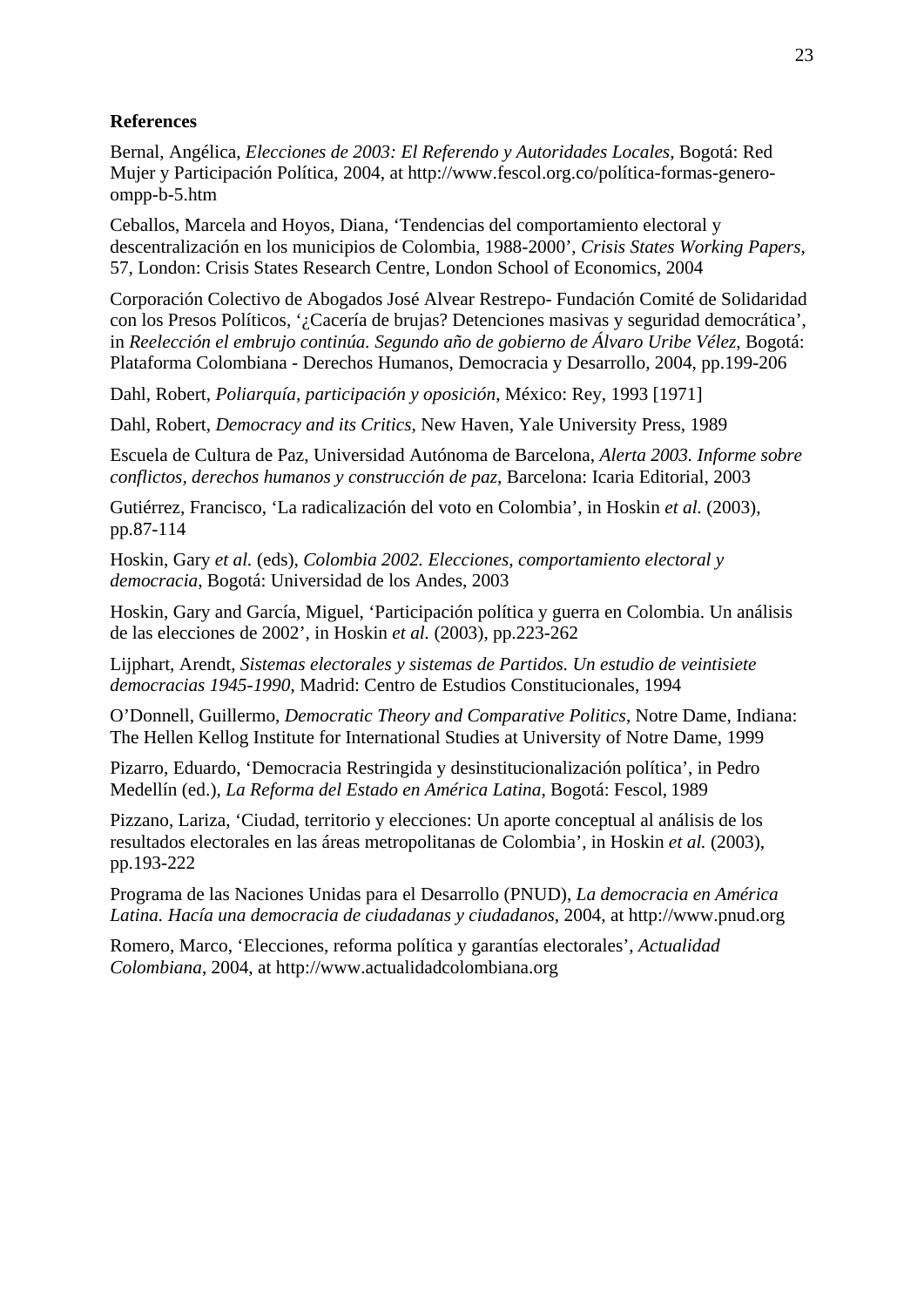#### **Other Working Papers in Series**

- WP4 Crisis States Programme, 'Research in Latin America' (April 2001) *Also available in Spanish*
- WP6 Dennis Rodgers, 'Making Danger a Calling: Anthropology, violence, and the dilemmas of participant observation' (September 2001) – *Also available in Spanish*
- WP7 Hugh Roberts, 'Co-opting Identity: The manipulation of Berberism, the frustration of democratisation and the generation of violence in Algeria' (December 2001) – *Also available in Spanish*
- WP9 Benedict Latto, 'Governance and Conflict Management: Implications for donor intervention' (February 2002) – *Also available in Spanish*
- WP10 Jo Beall, 'The People Behind the Walls: Insecurity, identity and gated communities in Johannesburg' (February 2002) – *Also available in Spanish*
- WP11 Jo Beall, Owen Crankshaw & Susan Parnell, 'Social Differentiation and Urban Governance in Greater Soweto: A case study of post-Apartheid reconstruction' (February 2002) – *Also available in Spanish*
- WP24 Francisco Gutiérrez Sanín, 'Hyper-fragmentation and Traditional Politics in Colombia: Discussing Alternative Explanations' (March 2003, revised September 2004) – *Also available in Spanish*
- WP25 Francisco Gutiérrez Sanín, 'The Times of Democratic Involutions' (March 2003, revised January 2005) *Also available in Spanish*
- WP27 Francisco Gutiérrez Sanín, 'Criminal Rebels? A discussion of war and criminality from the Colombian experience' (April 2003)
- WP28 Luis Eduardo Fajardo, 'From the Alliance for Progress to the Plan Colombia: A retrospective look at US aid to Colombia' (April 2003)
- WP29 Jean-Paul Faguet, 'Decentralisation and local government in Bolivia' (May 2003) –*Also available in Spanish*
- WP30 Maria Emma Wills & Maria Teresa Pinto, 'Peru's failed search for political stability (June 2003)
- WP32 Carlos Medina & Hermes Martínez, 'Violence and drug prohibition in Colombia' (August 2003)
- WP35 Dennis Rodgers, 'Dying For It: Gangs, Violence and Social Change in Urban Nicaragua' (October 2003)
- WP37 David Keen, 'Demobilising Guatemala' (November 2003)
- WP38 Miguel García & Gary Hoskin, 'Political Participation and War in Colombia: An Analysis of the 2002 Elections' (November 2003)
- WP40 Ann C. Mason, 'Constructing Authority Alternatives in Colombia: Globalisation and the Transformation of Governance' (February 2004)
- WP45 Kenneth C. Shadlen, 'Representation, Participation and Development: Lessons from Small Industry in Latin America' (June 2004)
- WP46 Jonathan DiJohn, 'The Political Economy of Economic Liberalisation in Venezuela' (June 2004)
- WP47 Ana María Díaz & Fabio Sánchez, 'A Geography of Illicit Crops (Coca Leaf) and Armed Conflict in Colombia' (July 2004) – *Also available in Spanish*
- WP56 Angelika Rettberg, 'Business-led Peacebuilding in Colombia: Fad or Future of a Country in Crisis?' (December 2004)
- WP57 Diana Hoyos & Marcela Ceballos, 'Electoral Behaviour Trends and Decentralisation in Colombia's Municipalities, 1988-2000' (December 2004) – *Also available in Spanish*
- WP61 Dennis Rodgers, 'Unintentional Democratisation? The *Argentinazo* and the Politics of Participatory Budgeting in Buenos Aires, 2001-2004' (April 2005)
- WP62 Jean-Paul Faguet, 'The Effects of Decentralisation on Public Investment: Evidence and Four Lessons from Bolivia and Colombia' (June 2005)
- WP63 Francisco Gutiérrez Sanín, 'Deconstruction without Reconstruction? The Case of Peru (1978-2004)' (June 2005)
- WP64 Jonathan Curry-Machado, 'Surviving the "Waking Nightmare": Securing Stability in the Face of Crisis in Cuba (1989-2004)' (June 2005)
- WP65 José Luis Rocha, 'The Political Economy of Nicaragua's Institutional and Organisational Framework for Dealing with Youth Violence' (June 2005)
- WP66 Francisco Gutiérrez Sanín, 'Re-stating the State: Paramilitary territorial control and political order in Colombia (1978-2004)' (September 2005)
- WP70 Fabio Sánchez & Mario Chacón, 'Conflict, State and Decentralisation: From Social Progress to an Armed Dispute for Local Control, 1974-2004' (October 2005) – *Also available in Spanish*
- WP71 Dennis Rodgers, 'Urban Segregation from Below: Drugs, Consumption, and Primitive Accumulation in Managua, Nicaragua' (October 2005)
- WP72 Dennis Rodgers, 'Subverting the Spaces of Invitation? Local Politics and Participatory Budgeting in Post-crisis Buenos Aires' (November 2005)
- WP73 Giovanni Carbone, '"Populism" Visits Africa: the Case of Yoweri Museveni and No-party Democracy in Uganda' (December 2005)

It is our intention for all Crisis States Working Papers eventually to be available in English, Spanish and French. Some in the series have already been translated. For further details, and an up to date list of Working Papers, and other Crisis States publications, please consult our website (www.crisisstates.com).